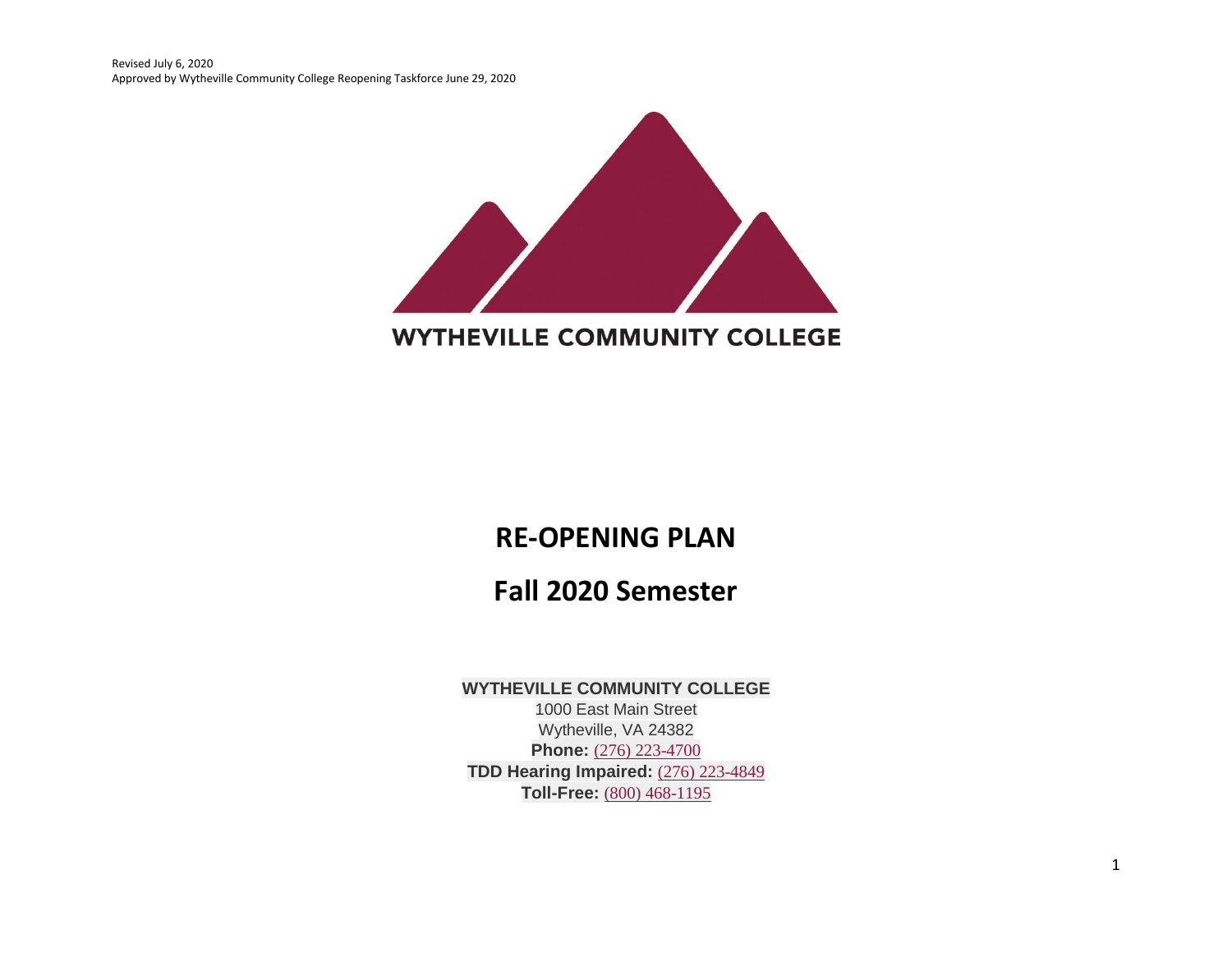Revised July 6, 2020 Approved by Wytheville Community College Reopening Taskforce June 29, 2020

**Primary Contact** Malinda Poole Eversole [meversole@wcc.vccs.edu](mailto:meversole@wcc.vccs.edu) (276)223-4869

**Secondary Contact** Perry Hughes [phughes@wcc.vccs.edu](mailto:phughes@wcc.vccs.edu) 276-223-4757

Wytheville Community College Website <https://www.wcc.vccs.edu/>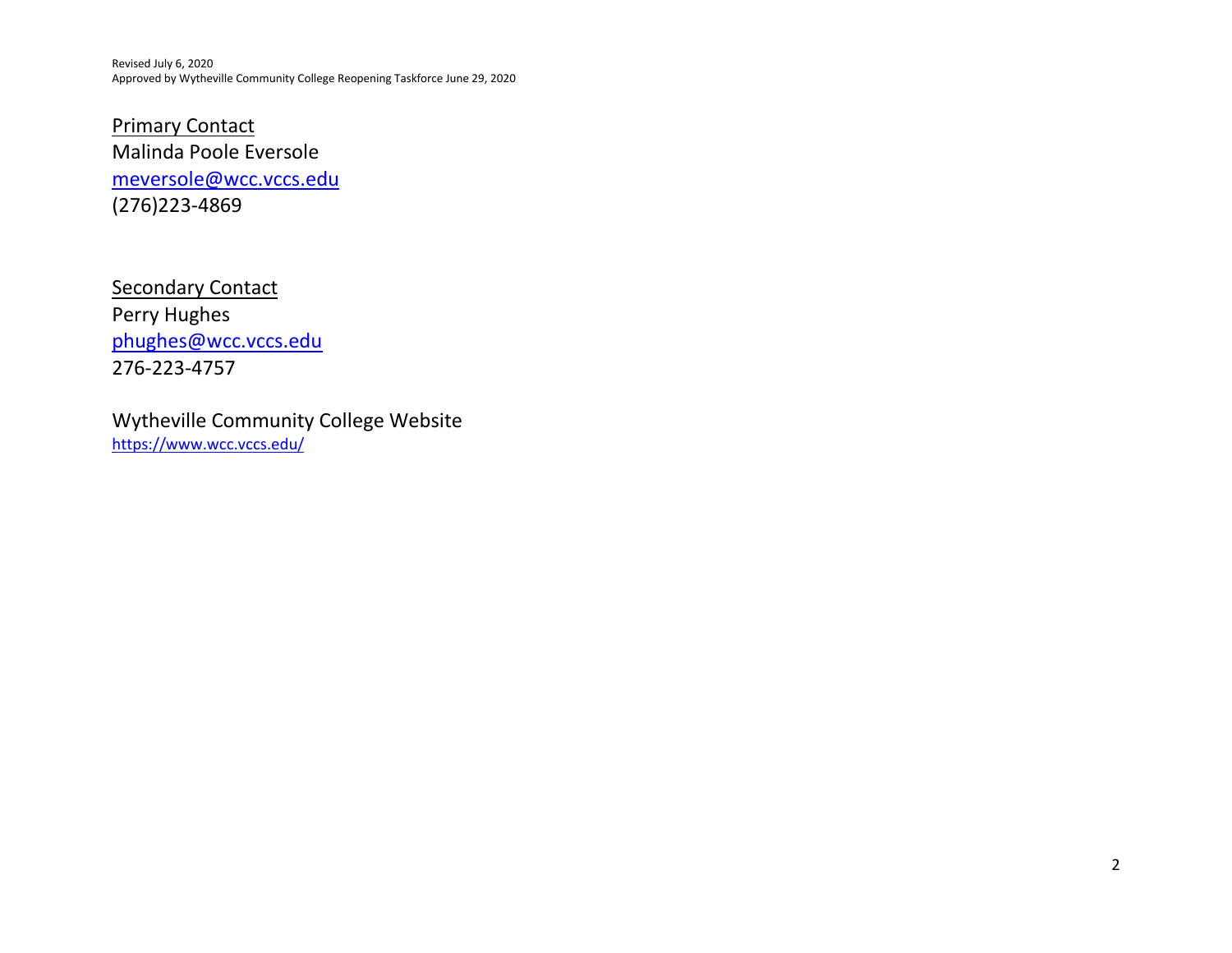**The guiding principle for WCC as we plan for Fall Semester 2020 is to carry out our educational mission and meet the needs of our students, while doing so with an emphasis on the safety, health, and well-being of our students, faculty, and staff.** 

### **Repopulation of the Campus**

- 1. Establishment of a COVID-19 Coordinator/Campus Team-Wytheville Community College (WCC) established a Re-opening Plan Taskforce in early April of 2020 for the purpose of looking at what steps were needed to prepare the college campus and the two-offsite locations for reopening. Along with the President's Cabinet, the taskforce also includes the Police Chief, Manager of Facilities and Maintenance, and an EVA user to order all cleaning and Personal Protective Equipment (PPE) supplies. The President, Dr. Dean Sprinkle, asked the taskforce to begin making preparations for the return to campus of students and faculty and staff with a priority on sanitation and prevention of the spread of the disease. This committee meets often due to the rapidly changing conditions related to the COVID pandemic.
- 2. Contact information and procedures for reaching the local health department-Wytheville Community College's service area is all within the Mount Rogers Health District. WCC serves the counties of Wythe, Grayson, Smyth (Town of Marion and eastern Smyth County), Bland, Carroll, and the City of Galax. The following local health departments serve the Wytheville Campus, the off-site education center located in Marion, and the off-site education center located in Galax.
	- a. Wythe County Health Department; 290 South 6<sup>th</sup> St., Suite 300, Wytheville, VA 24382, 276-228-5507;
	- b. Galax City Health Department; 502 S Main St., Galax, VA 24333, 276-236-6127;
	- c. Carroll County Health Department; 605 Pine St., #15, Hillsville, VA 24343, 276-730-3180;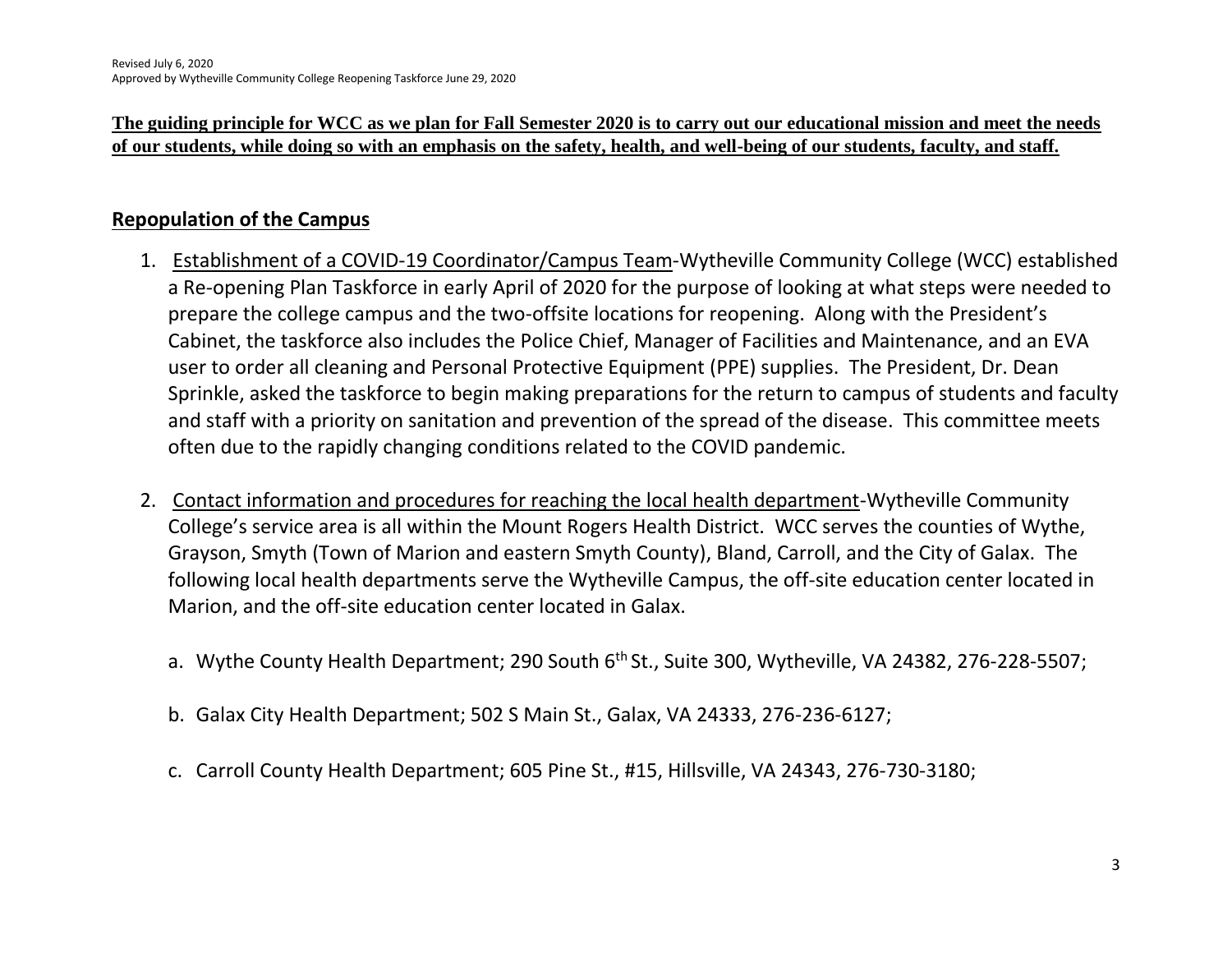- d. Grayson County Health Department; 186 W Main St, Independence, VA 24348, 276-773-2961;
- e. Bland County Health Department; 209 Jackson St., Bland, VA 24315 276-688-3642; and
- f. Smyth County Health Department; 201 Francis Marion Ln, Marion, VA 24354, 276-781-7460.

In communicating with local health departments, WCC has been informed that the best method of contact is by the telephone number. It is also preferred by the health departments that if anyone exhibits a cough, trouble breathing and could have been exposed to COVID-19 that he/she contact a local medical provider. WCC has also been referred to local drive-up testing sites. The following testing sites have been identified:

- a. CVS Drug Store, 31 W Main St, Radford, VA 24141, 540-731-9533, by appointment only;
- b. Blacksburg High School, 3401 Bruin Ln, Blacksburg, VA 24060, 540-951-5706, by appointment only.

Health departments in Bristol, Washington, Smyth, Wythe, Carroll, and Galax are offering COVID-19 testing every Monday, Wednesday, and Friday, by appointment. Students and employees will be provided the number of the health department nearest them to schedule an appointment for a test.

3. Students' initial return to campus – Classes will resume and students will return to campus on August 24, for the fall 2020 semester. WCC is a non-residential college. Students commute to campus and do not live on campus. Students on campus will be limited to only those classes that must have face-to-face instruction such as workforce development, occupational, and health programs. All students will be required to train on safe cleaning and prevention and will verify by signature on a daily basis that they are not ill and to the best of their knowledge have not been exposed to COVID-19. Students will also sign an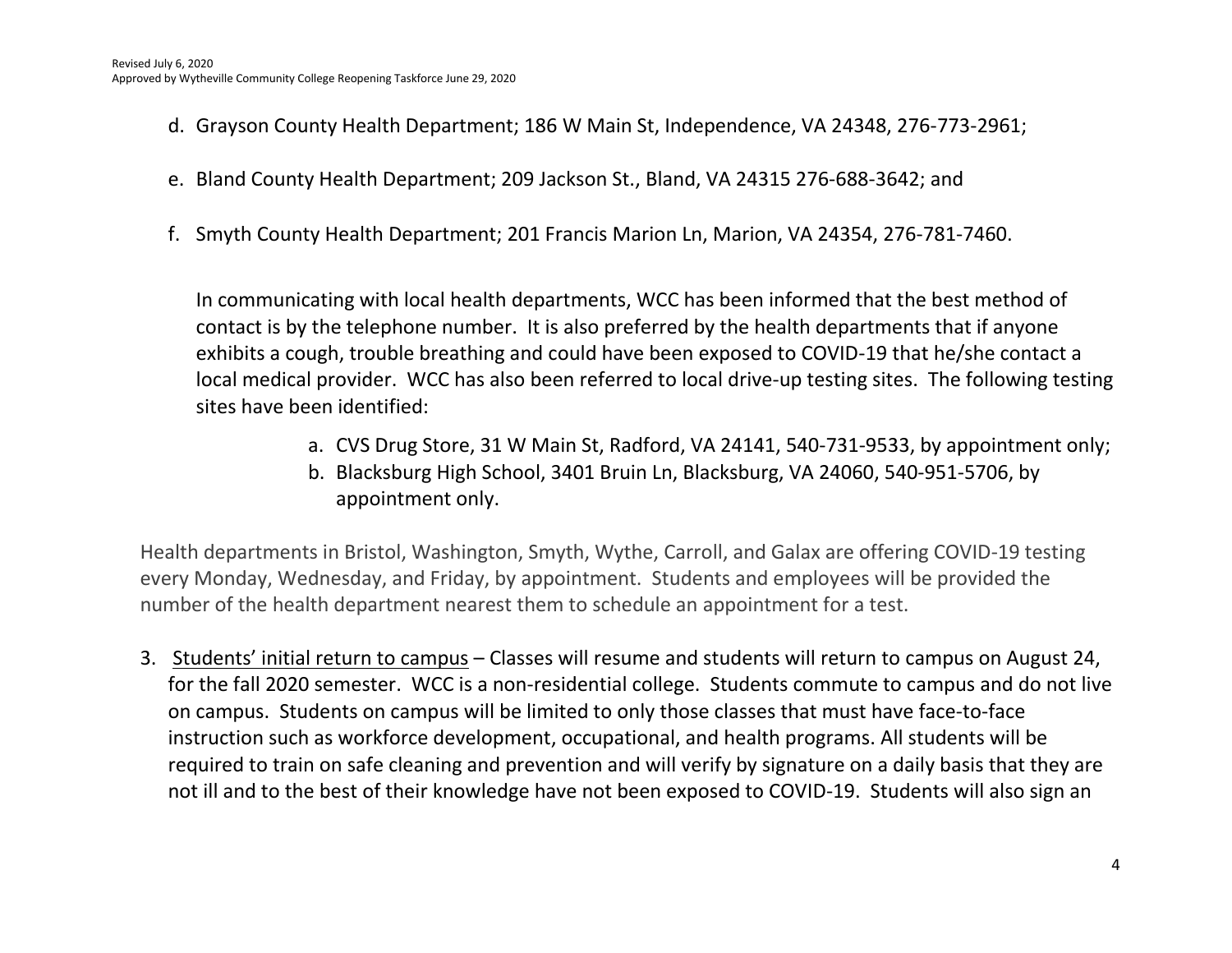Assumption of Risk form. Every program will have protocols that students must follow to attend class. A verification of no illness will be required for each day the student is on campus.

The college will have additional police officers on campus during the first couple of weeks of the fall semester to help manage campus security. The Police office will be the point of entrance for visitors and others who may not be pre-approved for being on campus.

- 4. Education and training of students All students and employees will be required to watch a video on prevention, safe cleaning, and disinfecting for contagious diseases that has been prepared by the Nursing program of the college. Training will be placed and tracked in the Canvas learning management system. This training will become part of the student and new hire employee orientation. Safe cleaning and disinfecting information will be placed in hallways and classrooms.
- 5. Physical Distancing Classes at WCC will be set up to only allow students in classrooms that can meet social distancing requirements of at least six feet. This will require additional sections of classes that will allow for sanitizing between classes. Schedules will be staggered so that students will have less likelihood of passing in the hallways and restrooms. Programs will be in separate buildings and will have designated entrances and exits so if there is a positive case of COVID-19, the college will be able to more easily identify the area and people that could be contaminated.

Students will be asked to leave campus after each class and to not gather in hallways, restrooms, or student break areas. There will be no large events for students on campus. The campus will only be open to those students who are in face-to-face classes. Students who need student services support will set up appointments to limit the number of students in each building. The college will be closed to the public. All students will be required to wear a face covering while on campus. Employees will be required to wear a face covering when social distancing cannot be maintained and in hallways and restrooms.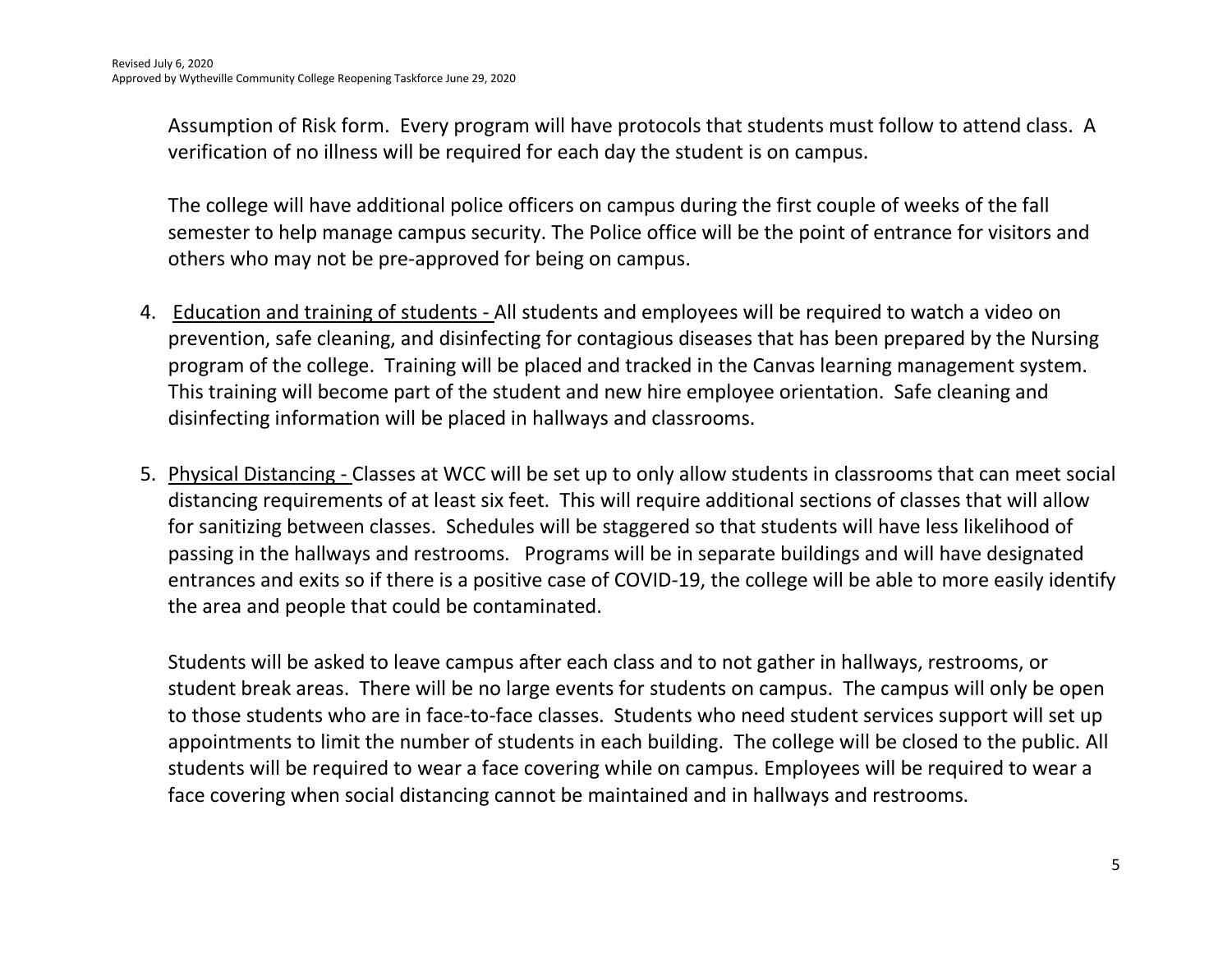For outdoor programs, e.g., Power Line Worker, Truck Driver, etc., the college will either purchase or rent portable restrooms that have hand-washing stations. The college will purchase hand washing stations to put in certain programs to limit hallway usage. The student lounge will be closed and students will be directed to other areas to purchase snacks so that social distancing requirements can be met.

The college will not have any large gatherings that do not meet the social distancing requirements of at least six feet.

WCC has a student lounge where snacks and drinks can be purchased, but does not have dining services on campus. The student lounge will be closed during the fall 2020 semester. Students will be directed to other areas on campus to purchase snacks so that social distancing requirements can be met.

There will be a limited number of faculty and staff on campus or at off-site locations. These will include faculty who teach classes that require face-to-face instruction. The majority of employees will continue to telework. Members of the President's Cabinet will coordinate schedules of employees within their reporting structure to help ensure that those employees work alternate schedules to limit the number of employees in any single area at the same time

6. Hygiene practices/cleaning and disinfecting - WCC has modified janitorial staffing due to COVID-19. The janitorial staff have a cleaning schedule that includes cleaning high touch areas such as doorknobs, light switches, and elevator buttons. WCC has asked employees to not travel in state vehicles during this pandemic. All rooms on campus including entrance and exit doors have a log-in sheet that janitorial staff record date and time of sanitizing each day. Employees who come on campus are required to notify the Wytheville Community College Police Department so that janitorial will know what areas need to be sanitized daily.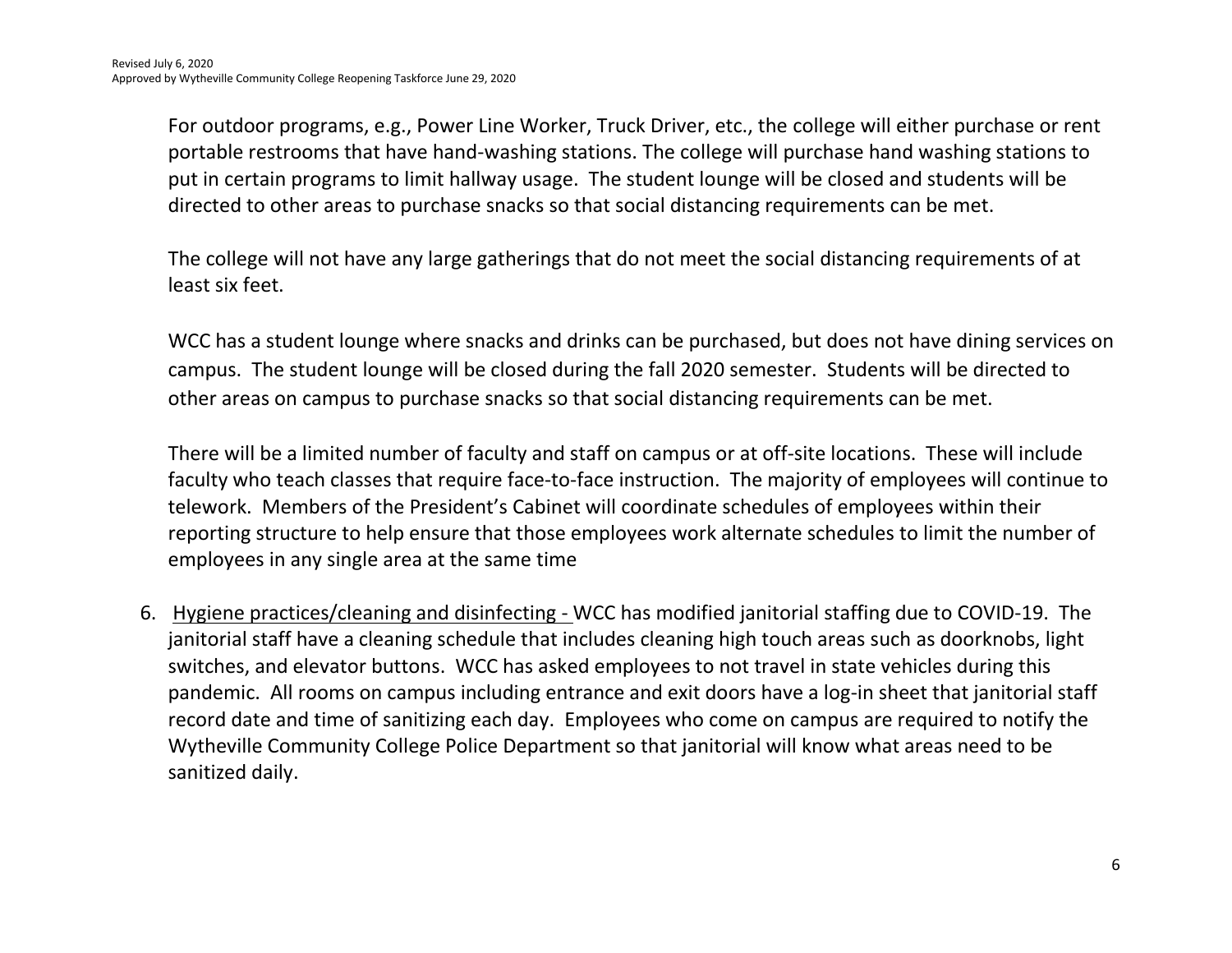An inventory of cleaning and disinfecting supplies will be communicated to the Reopening Taskforce once a week. While purchasing adequate supplies has been a challenge with the high demand for products, the college continues to order and keep a supply of needed cleaning products on hand.

Every restroom at WCC has hand sanitizer dispensers. The college has purchased additional handwashing stations that will be located throughout the college where needed. Every restroom includes signage on proper handwashing and hygiene.

Programs that are required to share tools or machines have protocols in place that require cleaning and sanitizing after each use. Any computer used for testing is cleaned after each student usage. Testing schedules are set up to stagger testing so that students will not pass going in and out and provides time for the janitorial staff to come in and do a thorough cleaning.

Signage of proper cleaning procedures will be distributed to students and employees who are on campus as well as posted in each building.

- 7. Housing NA. Wytheville Community College does not provide campus housing.
- 8. Vulnerable individuals Wytheville Community College has communicated with all employees age 65 and older and those who have an underlying health condition that they should work remotely if possible. Managers are working with these identified employees to provide tasks that can be performed remotely. WCC has a Reasonable Accommodation Policy where employees can request accommodations for working at home under ADA. These requests are looked at on an individual basis with input from the manager and the Director of Human Resources and Payroll Services. Students can request accommodation through the Dean of Student Success and Academic Development.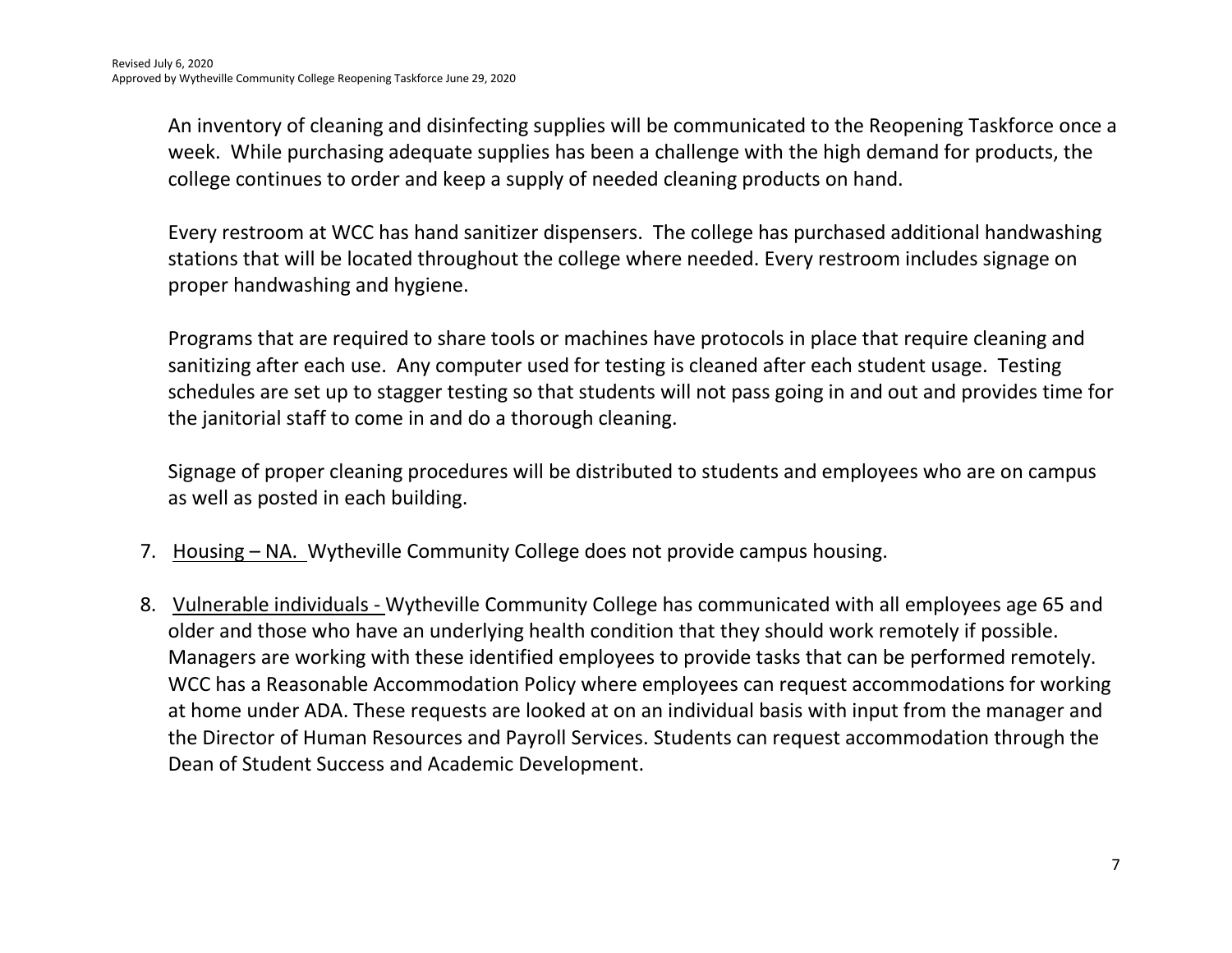WCC has made the Public Emergency Leave provided by the Commonwealth of Virginia an option for any employee who cannot work remotely or who must take care of children. This leave allows employees to be paid a certain number of hours according to classification. Employees are encouraged to not report to campus if they are ill but to either use sick leave or ask the manager for remote work opportunities.

WCC will allow most employees to work remotely during the fall 2020 semester. If employees are required to come in, the manager will schedule the department to allow social distancing and sanitizing. The college expects that the majority of employees will return to a more normal schedule once the Pandemic ends. If employees can work from home after the Pandemic ends, the manager and the Director of Human Resources and Payroll Services jointly will look at job duties to determine if the employee can continue the remote work arrangement.

- 9. International student considerations International students will be required to submit a questionnaire that will cover the area traveled to, if the student is having any symptoms that could be COVID-19, if the student has been exposed to COVID-19, and future plans for travel. International students will be required to submit an Assumption of Risk form, follow all protocols of the instructor, and self-monitor the same as all other students.
- 10. Partnership and communication/information sharing The Director of Human Resources and Payroll Services will monitor daily COVID-19 data available from the CDC, VDH and the Mt. Rogers Health District and share information about spikes of reported cases that may occur within the college's service region with the WCC Reopening Taskforce. The college will follow recommendations from these agencies, as well as from other local agencies to make decisions regarding any need to close the campus or off-campus sites if recommended.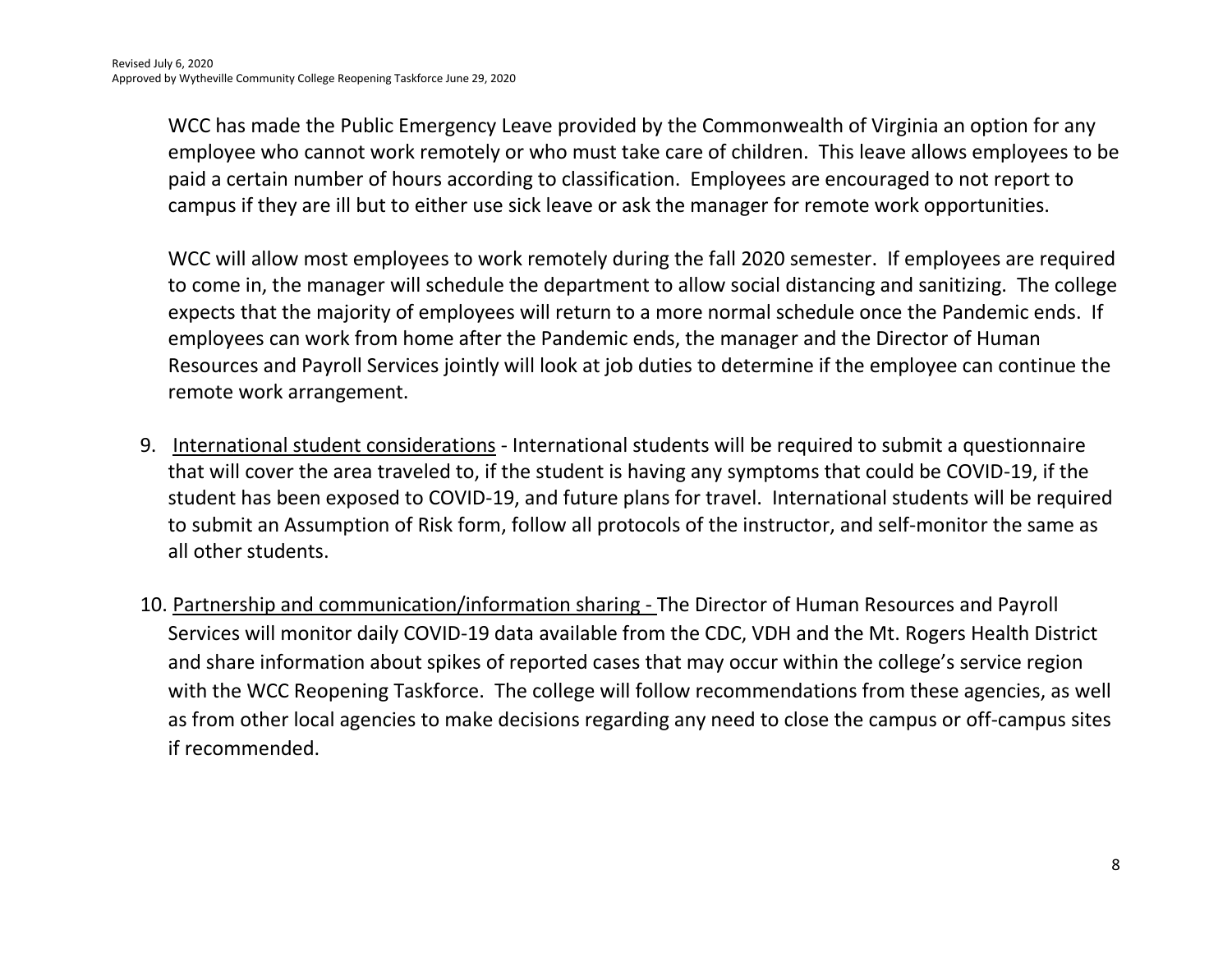The Program Heads of each of WCC's five major health programs work closely with local hospitals and will share with the Director of Human Resources and Payroll Services any information that they may receive through their hospital partnerships regarding specific disease outbreaks to help inform decisions that may need to be considered regarding campus or off-site closures.

Clear communication will be provided to any employee or student on campus who may have come into contact with a positive COVID-19 case. Action will be taken to clean the area, to get the person potentially infected self-isolated and tested if symptomatic, and to be a resource for the student or employee while self-isolating. If the employee or student was outside of the campus when contracting the disease, the college will make every effort to work with the local businesses, entities, or people that the infected person may have come into contact with so as to help stop the spread of the disease.

- 11. Face coverings-All students, faculty, and staff are required to wear face coverings when in areas where social distancing cannot be maintained. Students are required to wear face coverings in classroom settings. Instructors are required to wear face coverings if social distancing cannot be maintained in classrooms. All students and employees are required to wear masks when in the hallways and restrooms. Signage has been put in buildings and on doors that face coverings are required. Employees will be provided face coverings as available. Students are required to provide their own face coverings. The college bookstore located in Bland Hall will have a supply of masks that students can purchase. This information will be communicated to students and employees throughout the semester. Along with face coverings, the college has installed shields or similar barriers on desks where there is high-traffic. Signage is located through-out the college of WCC's policy on face covering requirements.
- 12. Student Health Services WCC does not have a Student Health Services department. Students and employees have access to resources for mental and physical health that are available throughout the college's service region. Links to these resources are posted on the college website and offer information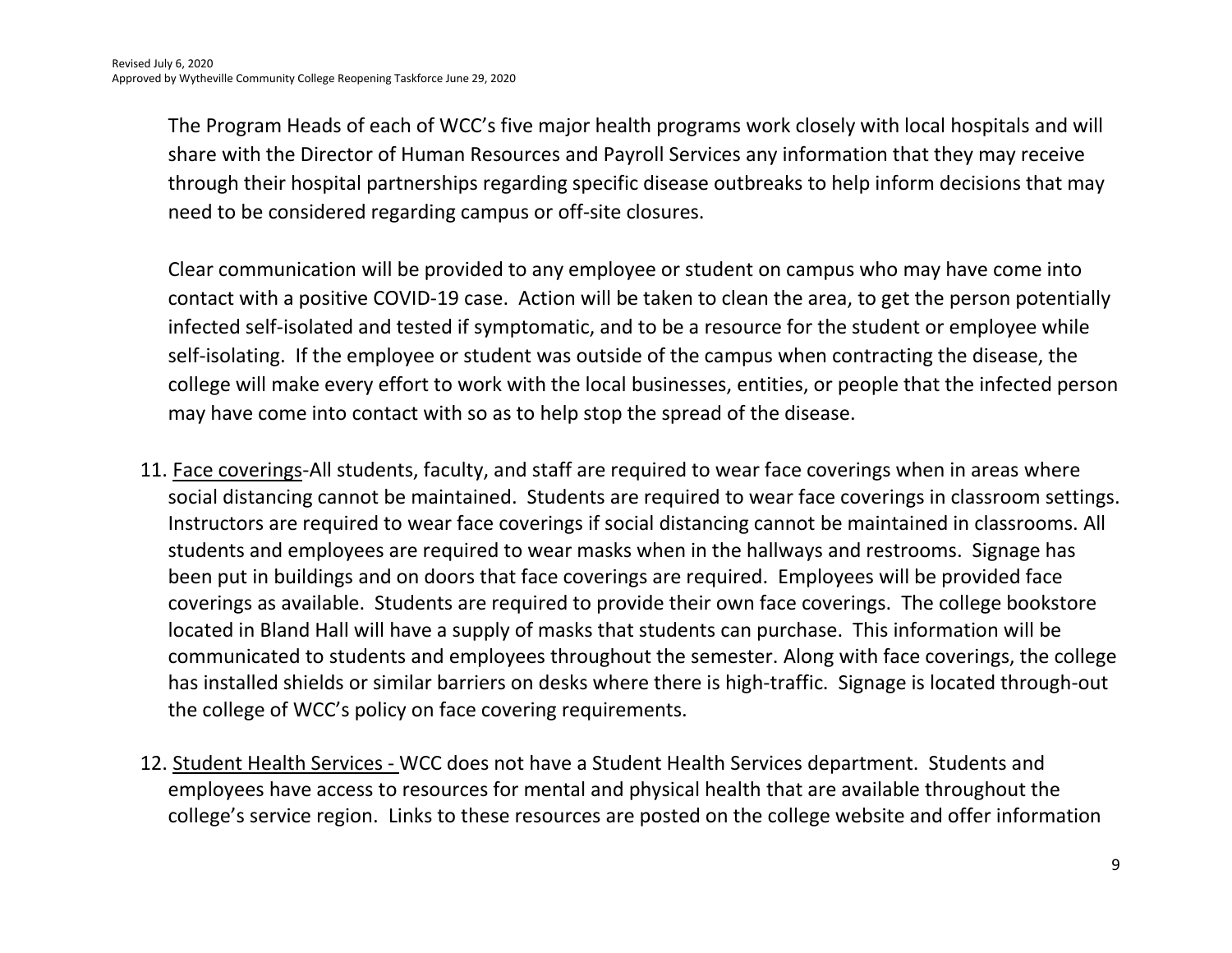about both free services and those that require payment. Employees are provided Employee Assistance Program information and resources for health care. Mental health services for those who may not have state health insurance are also provided. Students and employees will be provided information on COVID-19 testing sites and local health department information.

- 13. Large events WCC will not hold any large events, ceremonies, or performances on campus during this Pandemic.
- 14. Communications strategy-WCC employees receive weekly communication from the President concerning any updates to plans. The Dean of Student Success and Academic Development communicates through a student newsletter to students. Communication tools used are social media, email, texts, and messages put in Canvas-- which is the learning management system used by the college. The Dean of Student Success and Academic Development will notify students that may have been exposed to a positive case of Covid-19 as soon as possible once contact tracing can be conducted. The President will alert the college community of any positive cases. Personal identification information will be kept confidential. The Director of Human Resources and Payroll Services will notify employees that may have been exposed to a positive case once contact tracing can be conducted. All notifications will include information on getting tested and protocols that must be followed. Guidelines from DHRM on handling potential or positive exposure in the workplace will be used for both students and employees. [https://www.dhrm.virginia.gov/docs/default-source/covid-19/guidance-for](https://www.dhrm.virginia.gov/docs/default-source/covid-19/guidance-for-handling-a-notification-of-potential-coronavirus-exposures.pdf?sfvrsn=1a434b74_12)[handling-a-notification-of-potential-coronavirus-exposures.pdf?sfvrsn=1a434b74\\_12](https://www.dhrm.virginia.gov/docs/default-source/covid-19/guidance-for-handling-a-notification-of-potential-coronavirus-exposures.pdf?sfvrsn=1a434b74_12)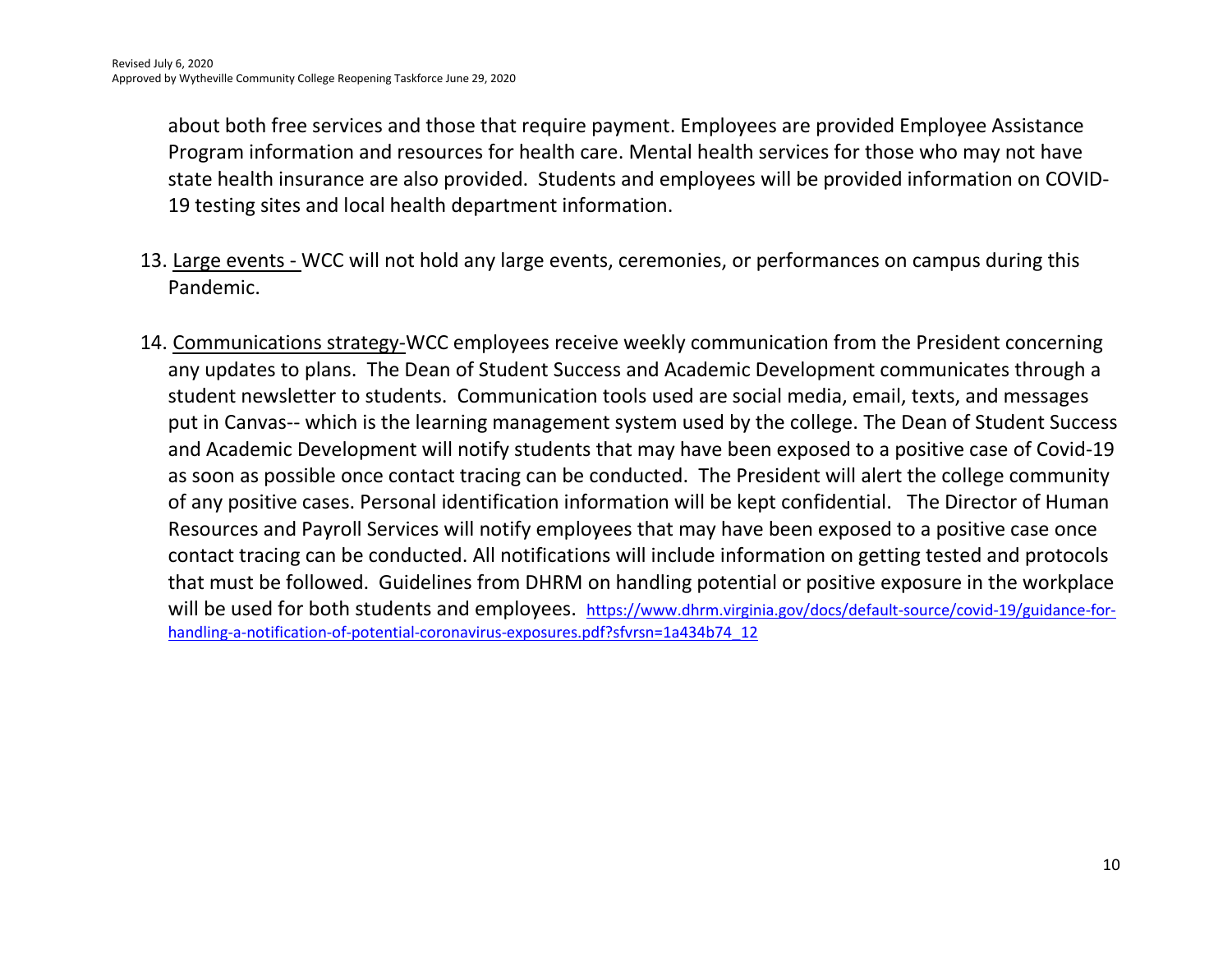#### Summary of communication strategy

#### **President**

- Weekly communication with employees regarding updates to phases or plans
- Will communicate news regarding any positive cases
- Receive a weekly update of cleaning and sanitizing supplies
- Will communicate with employees regarding schedule/operation status

#### **Director of Human Resources**

- Chair Re-opening Taskforce
- Serve as the point of contact for employees who may have been exposed or have tested positive for COVID-19
- Serve as the point of contact to work with local health departments
- Monitor daily COVID-19 data in the service area
- Provide guidance and assistance to managers to ensure safety of employees, including strategies for social distancing, working remotely, etc.
- Notify employees who may have been exposed, provide information about testing, and subsequent steps
- Coordinate monitoring of timeframes for employees required to self-quarantine
- Monitor required documentation for return to work of employees who have tested positive

#### **Dean of Student Success and Academic Achievement**

- Serve as the point of contact for students who may have been exposed or have tested positive for COVID-19
- Disseminate updates to students via the student newsletter and other formats as appropriate
- Notify students that may have been exposed to a positive case of COVID-19, provide information about testing, and subsequent steps
- Coordinate monitoring of timeframes for students required to self-quarantine
- Monitor required documentation for return to college for students who have tested positive
- Address any instances of student non-compliance with safety requirements through student conduct policies and procedures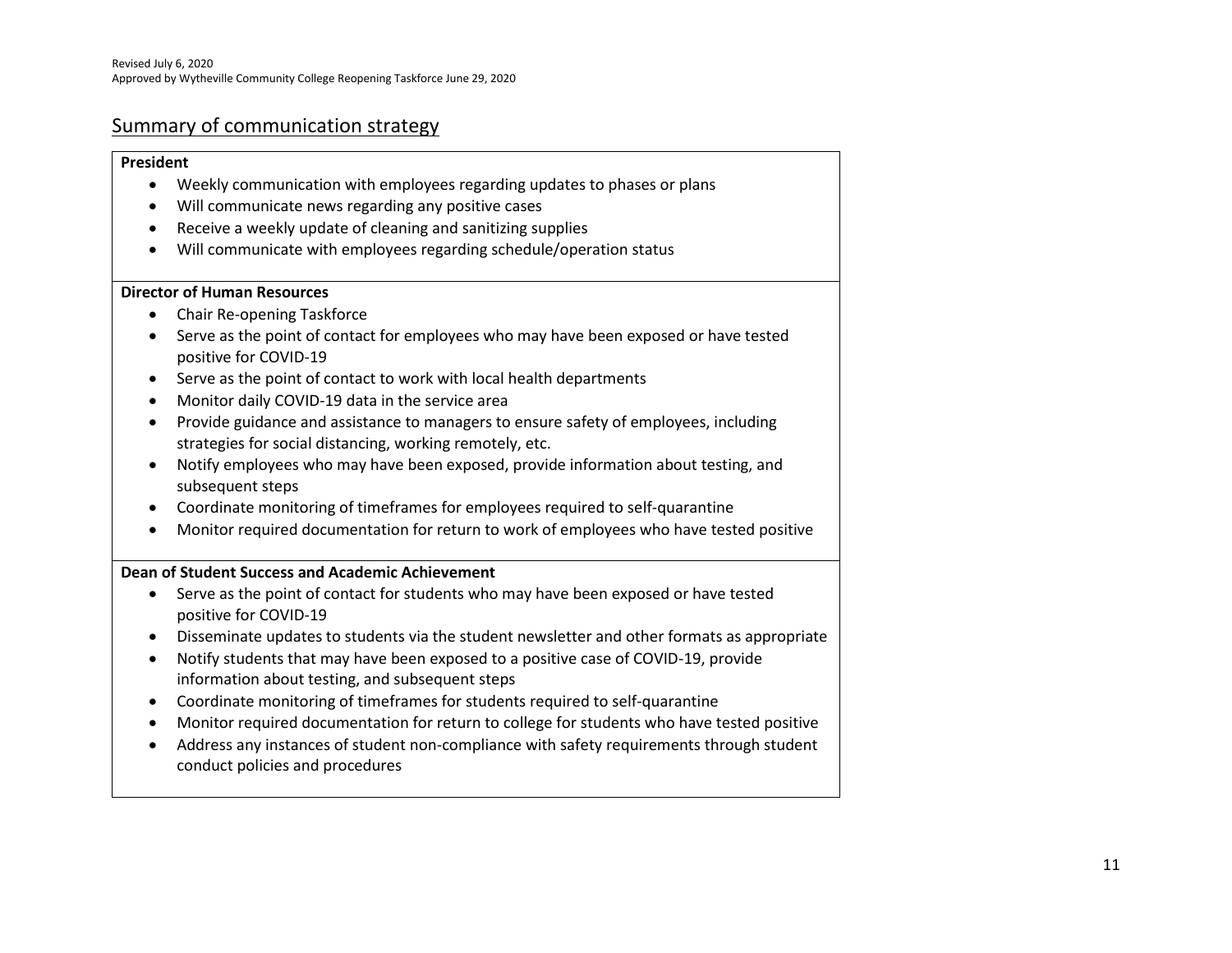15.Orientation, education and training, Anti-stigma training - New students are provided a virtual orientation where COVID-19 prevention and cleaning procedures are provided. Anti-stigma training from the CDC is a part of this orientation to let students know that COVID-19 is a disease that can affect anyone, regardless of race, ethnicity, gender, or age. All training on cleaning and prevention are in-line with the guidance provided by the Virginia Department of Health (VDH) and the Centers for Disease Control (CDC). New hire employees also have COVID-19 prevention and cleaning procedures along with anti-stigma training as part of the new hire orientation.

**For those who have been in contact with someone who has tested positive for COVID-19, the employee or student must self-isolate from the college for 14 days. Following guidance from the VDH (Covid-19 Interim Testing Recommendations for Colleges and Universities as of July 2, 2020), these individuals should test within 5-7 days following exposure if asymptomatic, or earlier if symptomatic. If testing is negative, the student/employee should continue with 14-day self-quarantine. The student or employee may return to college if still asymptomatic after day 14 and complies with self-monitoring guidance in effect for the college at the time. It is recommended, but not required, that all individuals who have been exposed but are still asymptomatic at the 14th day of self-isolation seek additional testing.**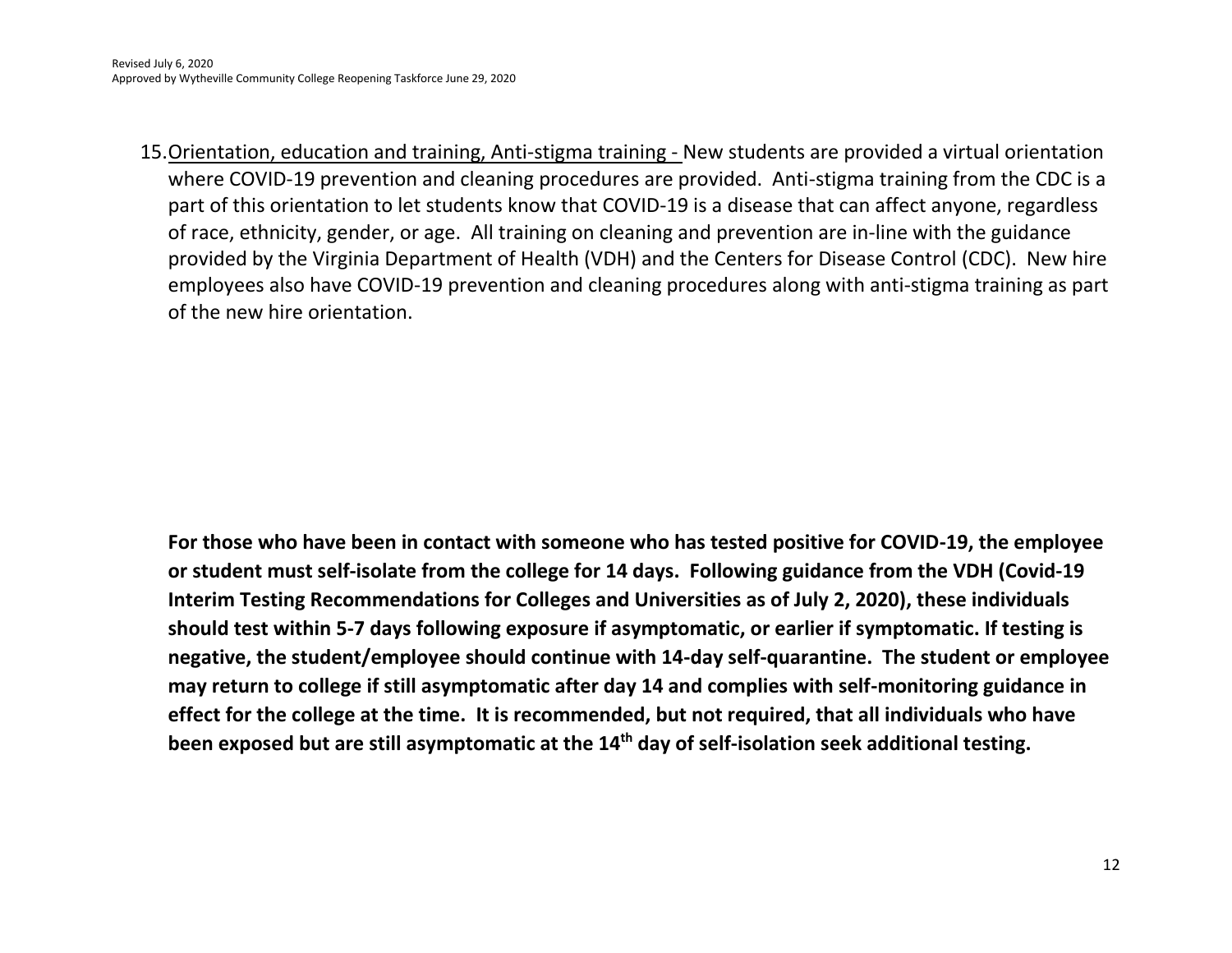### Point of Contact (Employees)

Human Resources will be the contact for employees who may have been exposed or have a positive test for COVID-19.

- HR will provide employees with the testing site information. Employees will self-isolate for 14 days and follow VDH guidelines to be tested at day 5-7 if asymptomatic. Employees who have symptoms should be tested earlier.
- Contact information for the nearest local health department will be provided. Additional information on available resources will be provided as it becomes available.
- If an employee tests positive for COVID-19, a minimum two-week self-isolation away from work or the campus will be required.
- If an employee receives a positive diagnoses of COVID-19, a note from a health care provider releasing the employee to return to work will be required.
- If an employee receives a negative diagnoses of COVID-19, the employee can return back to work after the 14 day isolation period once documentation of a negative test is provided to the Director of Human Resources and Payroll Services.

### Point of Contact (Students)

- 1. The Dean of Student Success and Academic Development will be the contact for a student who may have been exposed or have a positive test for COVID-19.
	- The Dean of Student Success and Academic Development will provide the student with the testing site information. Students will self-isolate for 14 days and follow VDH guidelines to be tested at day 5-7 if asymptomatic. Students who have symptoms should be tested earlier.
	- Contact information for the nearest local health department will be provided.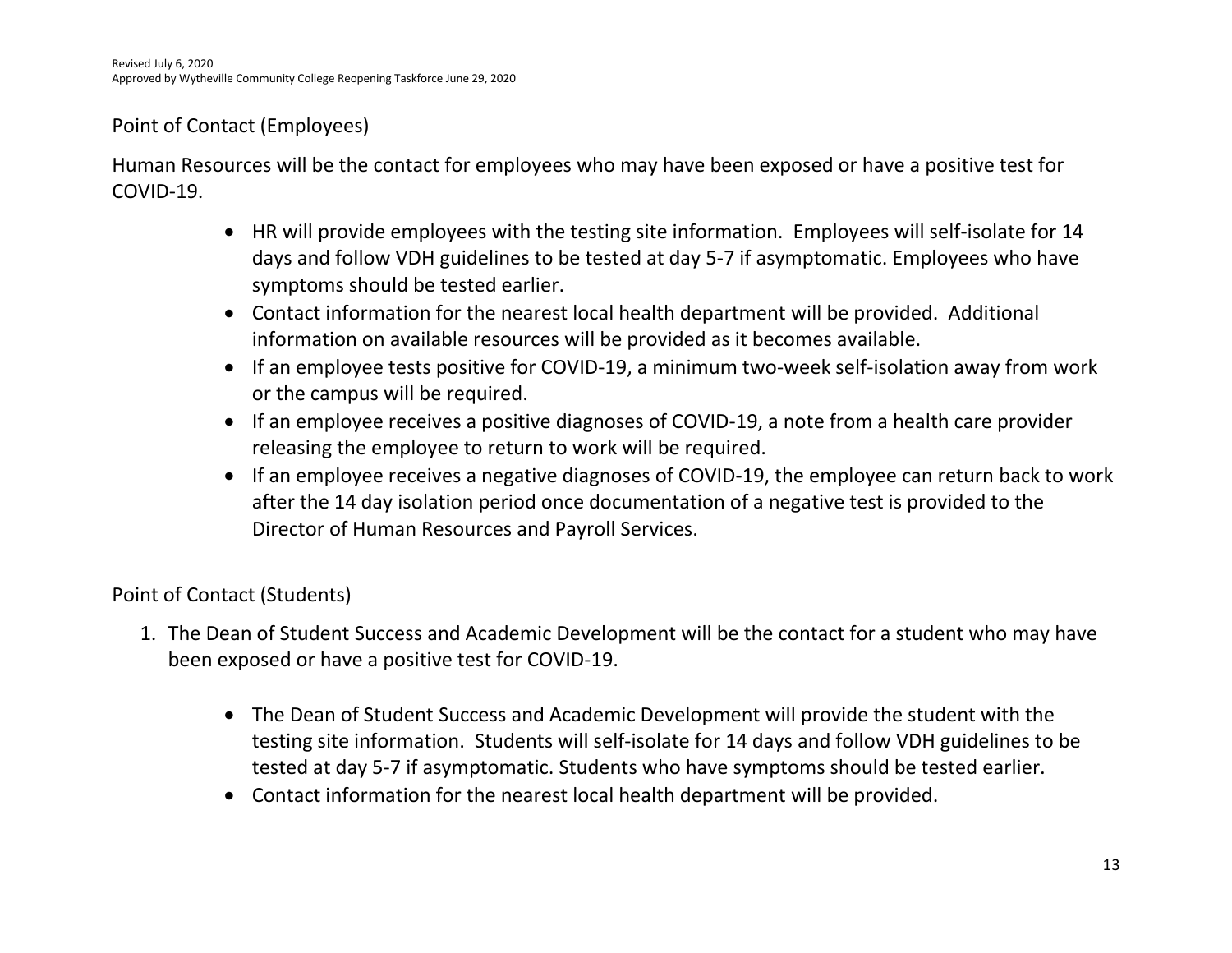- If a student tests positive for COVID-19, a minimum of 14 day self-isolation from the campus will be required.
- If a student receives a positive diagnosis of COVID-19, a note from a health care provider releasing the student to return to campus will be required.
- If a student receives a negative diagnosis of COVID-19, the student can return back to the college or off-site location after the 14 day self-isolation. The student must provide documentation of a negative test to the Dean of Student Success and Academic Development.

Below are specific plans that Wytheville Community College will implement in each Phase provided by the Governor. These plans are subject to change as guidance changes.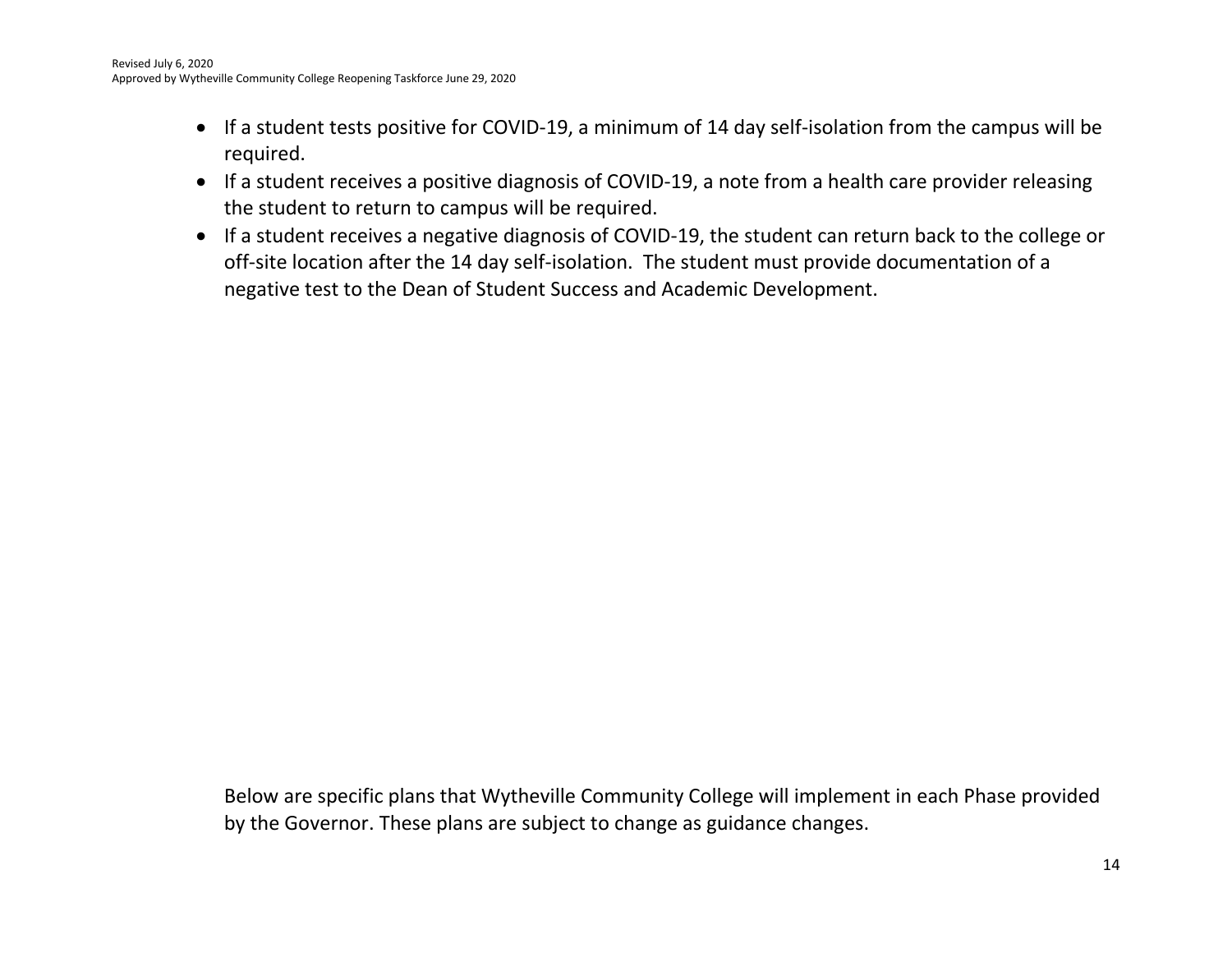## **Phase One \*\***

|              |                                               |                                                                                              |                                                                                                                 |                                                                                                       |                                                                                                                                                                   | Point of                                                                          |
|--------------|-----------------------------------------------|----------------------------------------------------------------------------------------------|-----------------------------------------------------------------------------------------------------------------|-------------------------------------------------------------------------------------------------------|-------------------------------------------------------------------------------------------------------------------------------------------------------------------|-----------------------------------------------------------------------------------|
| <b>Phase</b> | <b>Governor:</b>                              | <b>Employees</b>                                                                             | <b>Students</b>                                                                                                 | <b>Facility</b>                                                                                       | Communication                                                                                                                                                     | <b>Contact</b>                                                                    |
| One-1        | Safer at home-<br>especially<br>vulnerable    | <b>Essential employees</b><br>only- Campus Police<br>and Facilities                          | All classes will<br>be moved to<br>remote<br>instruction.                                                       | All campuses will<br>be closed to<br>students, the<br>public, and the<br>majority of<br>employees.    | Managers will<br>communicate<br>weekly with direct<br>reports of<br>expectations and<br>tasks required                                                            | Director of<br>Human<br>Resources and<br><b>Payroll Services</b><br>for employees |
|              | No social<br>gathering over<br>10 Individuals | Employees will work<br>remotely.                                                             | Wifi access will<br>be broadened<br>to allow<br>students to<br>access in<br>parking lots of<br>all campuses.    | No access will be<br>allowed on Fridays<br>due to complete<br>sanitizing and<br>cleaning of<br>campus | Any change to the<br>phases or plans will<br>be communicated<br>to employees by<br>the President                                                                  | Dean of Student<br>Success and<br>Academics for<br>students                       |
|              | Continued<br><b>Social</b>                    | Employees should only<br>access campus with<br>manager approval.<br>Strict social distancing | All classes that<br>cannot go<br>remote will be<br>paused for face-<br>to face<br>requirements<br>with lectures | Janitorial staff will<br>clean daily and<br>sanitize areas<br>where employees                         | Any change to<br>instruction or<br>reopening plan will<br>be communicated<br>by text, alert, and<br>email to students<br>by the Dean of<br><b>Student Success</b> | <b>Contact Campus</b><br>Police<br>Department for<br>access to                    |
|              | <b>Distancing</b>                             | must be maintained.                                                                          | going online.                                                                                                   | may have worked.                                                                                      | and Academics.                                                                                                                                                    | buildings.                                                                        |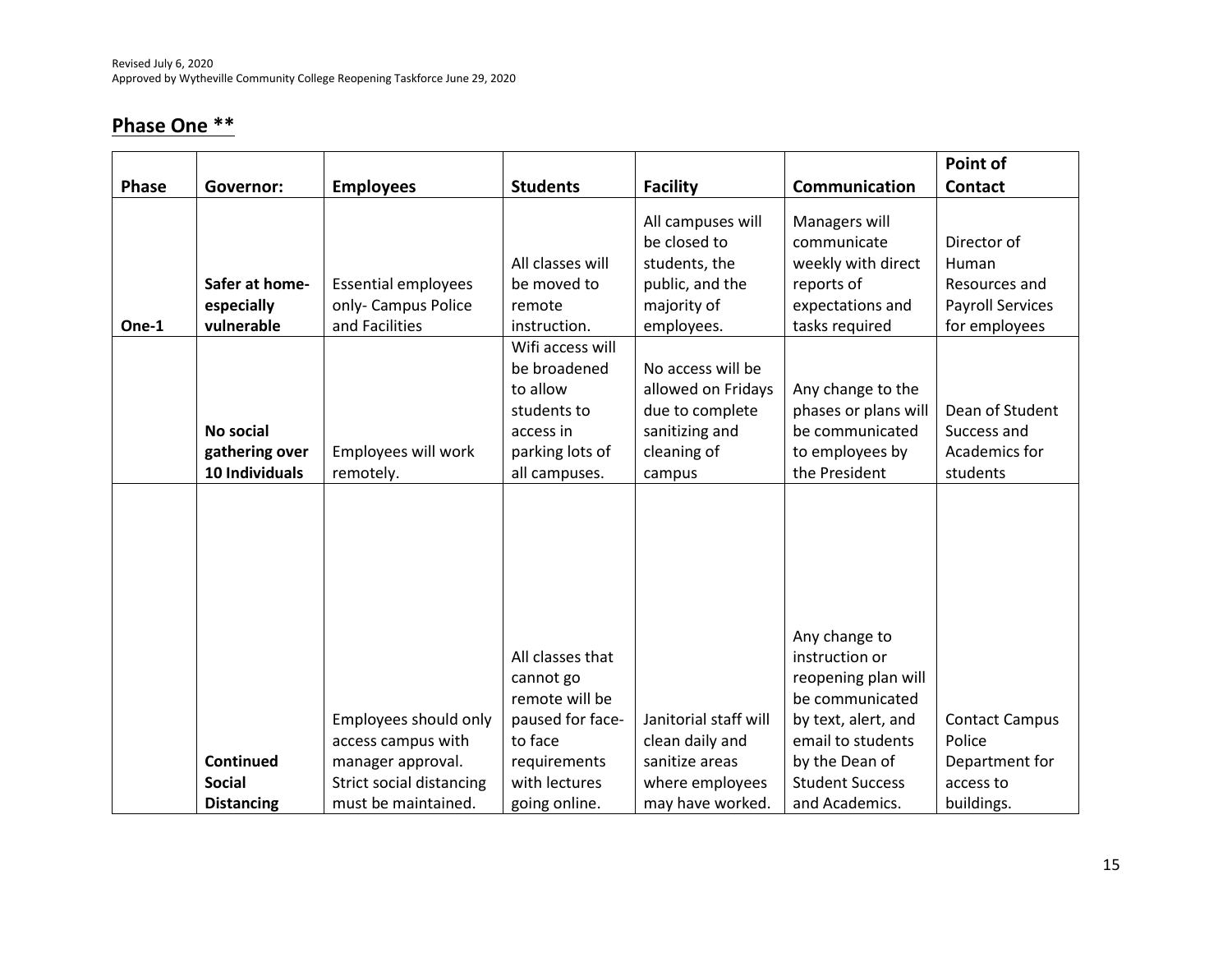|              |                                      |                                                                                        |                                                                                                          |                                                                                                      |                                                                                                                                       | Point of       |
|--------------|--------------------------------------|----------------------------------------------------------------------------------------|----------------------------------------------------------------------------------------------------------|------------------------------------------------------------------------------------------------------|---------------------------------------------------------------------------------------------------------------------------------------|----------------|
| <b>Phase</b> | <b>Governor:</b>                     | <b>Employees</b>                                                                       | <b>Students</b>                                                                                          | <b>Facility</b>                                                                                      | Communication                                                                                                                         | <b>Contact</b> |
|              | Continued<br><b>Teleworking</b>      | <b>Notify Police</b><br>Department when<br>accessing and exiting<br>campus.            | All courses will<br>have a shell in<br>Canvas.                                                           | Employees should<br>notify Campus<br>Police of any<br>rooms accessed so<br>they can be<br>sanitized. | Proper cleaning<br>and sanitizing<br>instructions per<br>CDC guidance will<br>be provided to all<br>employees.                        |                |
|              | <b>Face Coverings</b><br>recommended | <b>Face Coverings</b><br>required when social<br>distancing cannot be                  | All exams and<br>tests will be<br>offered only                                                           | Employees must<br>use proxy card to                                                                  | Signs will be<br>posted in hallways<br>and bathrooms of<br>steps to prevent<br>the spread of the<br>disease and proper<br>handwashing |                |
|              | in public                            | maintained                                                                             | remotely.                                                                                                | access buildings.                                                                                    | techniques.                                                                                                                           |                |
|              | <b>Revised</b><br><b>Business</b>    | Employees will be set<br>up with telephone<br>resources to be able to<br>answer phones | New student<br>orientation will<br>be completed<br>online and will<br>include Covid-<br>19 & anti-stigma | Library will be<br>closed with Library<br>services offered                                           | Instructors will<br>communicate new<br>completion<br>expectations to                                                                  |                |
|              | <b>Limitations</b>                   | remotely.                                                                              | training.                                                                                                | online.                                                                                              | students.                                                                                                                             |                |
|              |                                      |                                                                                        |                                                                                                          |                                                                                                      |                                                                                                                                       |                |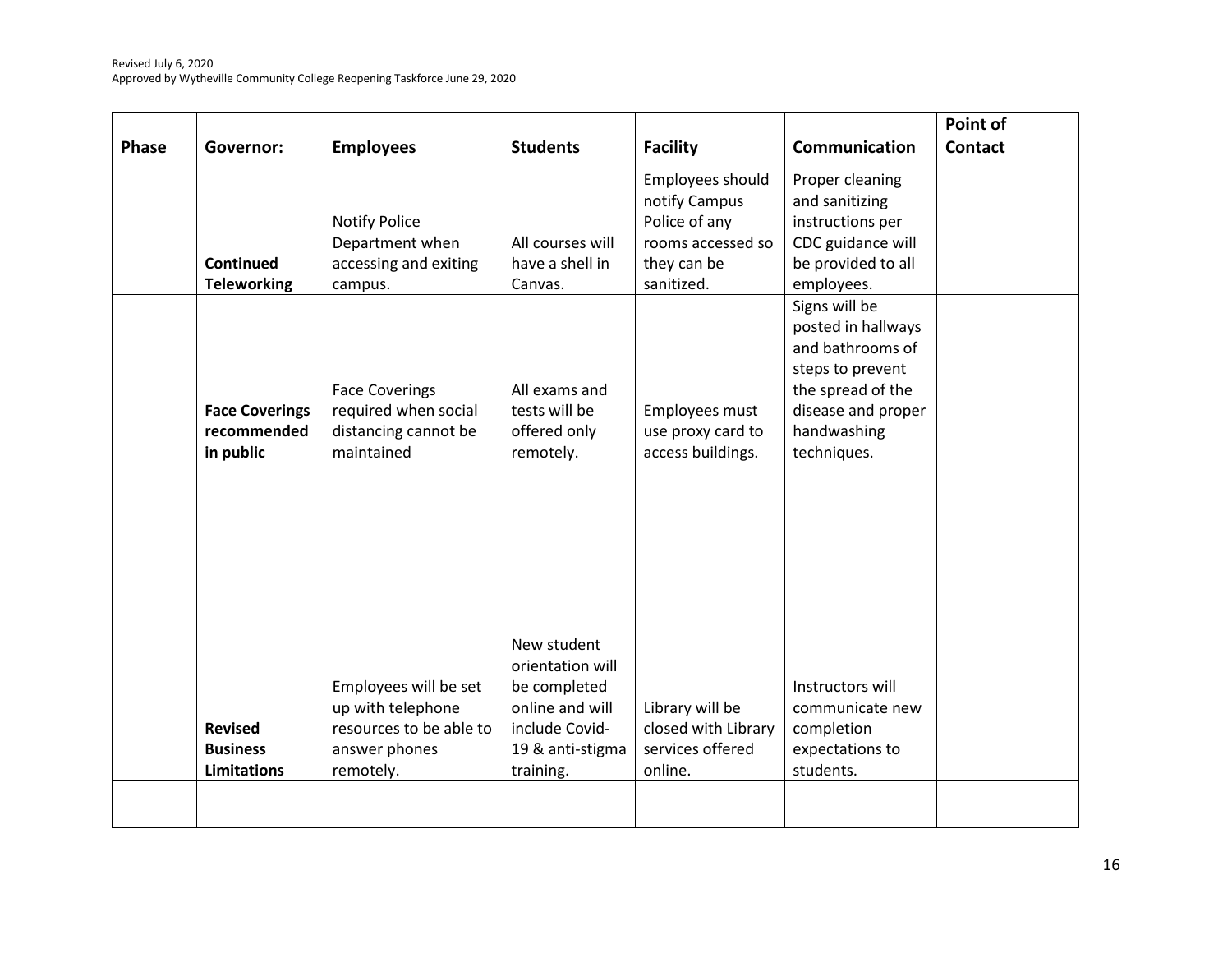#### Revised July 6, 2020 Approved by Wytheville Community College Reopening Taskforce June 29, 2020

| <b>Phase</b> | Governor:          | <b>Employees</b>         | <b>Students</b>  | <b>Facility</b>     | Communication | Point of       |
|--------------|--------------------|--------------------------|------------------|---------------------|---------------|----------------|
|              |                    |                          |                  |                     |               | <b>Contact</b> |
|              |                    |                          |                  | Inventory of        |               |                |
|              |                    |                          |                  | disinfecting and    |               |                |
|              |                    | New employee new         |                  | PPE supplies will   |               |                |
|              |                    | hire orientation will be |                  | be provided to the  |               |                |
|              |                    | completed online. This   | Tutoring will be | President weekly    |               |                |
|              |                    | will include Covid-19    | continued        | or more often as    |               |                |
|              |                    | training.                | remotely.        | indicated.          |               |                |
|              |                    |                          |                  | Elevators will be   |               |                |
|              |                    |                          |                  | designated for      |               |                |
|              |                    |                          |                  | individuals with    |               |                |
|              |                    |                          |                  | disabilities and    |               |                |
|              |                    |                          |                  |                     |               |                |
|              |                    |                          |                  | staircases will be  |               |                |
|              |                    |                          |                  | designated as up    |               |                |
|              | <b>Revised</b>     |                          |                  | or down flow.       |               |                |
|              | <b>Business</b>    |                          |                  | Barriers or shields |               |                |
|              | <b>Limitations</b> |                          |                  | will be placed on   |               |                |
|              |                    |                          |                  | desks in high       |               |                |
|              |                    |                          |                  | traffic areas.      |               |                |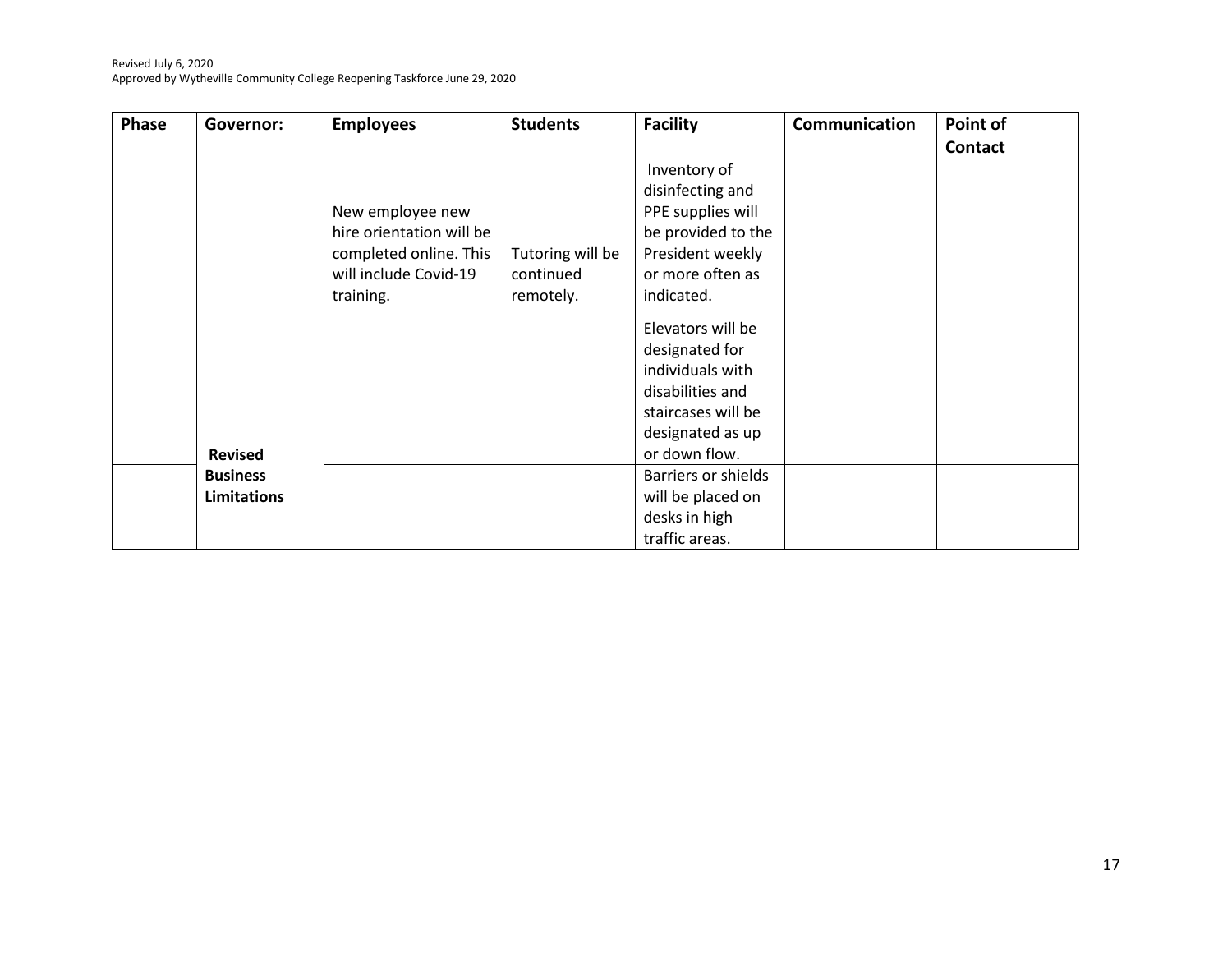## **Phase Two\*\***

| <b>Governor:</b>                              | <b>Employees</b>                                                            | <b>Students</b>                                                                           | <b>Facility</b>                                                                                                                                                                                                                                                 | Communication                                                                                                         | <b>Point of Contact</b>                                                   |
|-----------------------------------------------|-----------------------------------------------------------------------------|-------------------------------------------------------------------------------------------|-----------------------------------------------------------------------------------------------------------------------------------------------------------------------------------------------------------------------------------------------------------------|-----------------------------------------------------------------------------------------------------------------------|---------------------------------------------------------------------------|
| Stay at home-<br>especially<br>vulnerable     | More employees on<br>campus, with some<br>teaching faculty.                 | Most classes remote<br>with some face-to-<br>face classes allowed<br>on campus.           | The Wytheville campus<br>and the Galax offsite<br>education center will be<br>open to students with<br>face-to face classes<br>only. All campuses &<br>off-site locations will be<br>closed to the public and<br>other students not in<br>face-to-face classes. | Managers will<br>communicate weekly<br>with direct reports of<br>expectation and tasks<br>required                    | Director of Human<br>Resources and<br>Payroll Services for<br>employees   |
| No social<br>gathering over<br>50 Individuals | Employees who can will<br>work remotely in part or<br>in total.             | Students should set<br>up appointment with<br>One-Stop for<br>counseling and<br>advising  | No access will be<br>allowed on Fridays due<br>to complete sanitizing<br>and cleaning of campus                                                                                                                                                                 | Any change to the<br>phases or plans will be<br>communicated weekly<br>to employees by the<br>President               | Dean of Student<br>Success and<br>Academic<br>Development for<br>students |
| Continued<br><b>Teleworking</b>               | <b>Notify Police</b><br>Department when<br>accessing and exiting<br>campus. | All courses will have<br>a shell in Canvas in<br>case have to go back<br>to Phase 1.      | Employees should<br>notify Campus Police of<br>any rooms accessed so<br>they can be sanitized.                                                                                                                                                                  | Proper cleaning and<br>sanitizing instructions<br>per CDC guidance will<br>be provided to all<br>essential employees. |                                                                           |
| Continued<br><b>Teleworking</b>               | <b>Notify Police</b><br>Department when<br>accessing and exiting<br>campus. | All courses will have<br>a shell in Canvas in<br>case they have to go<br>back to Phase 1. | Employees should<br>notify Campus Police of<br>any rooms accessed so<br>they can be sanitized.                                                                                                                                                                  | Proper cleaning and<br>sanitizing instructions<br>per CDC guidance will<br>be provided to all<br>essential employees. |                                                                           |
|                                               |                                                                             |                                                                                           |                                                                                                                                                                                                                                                                 |                                                                                                                       |                                                                           |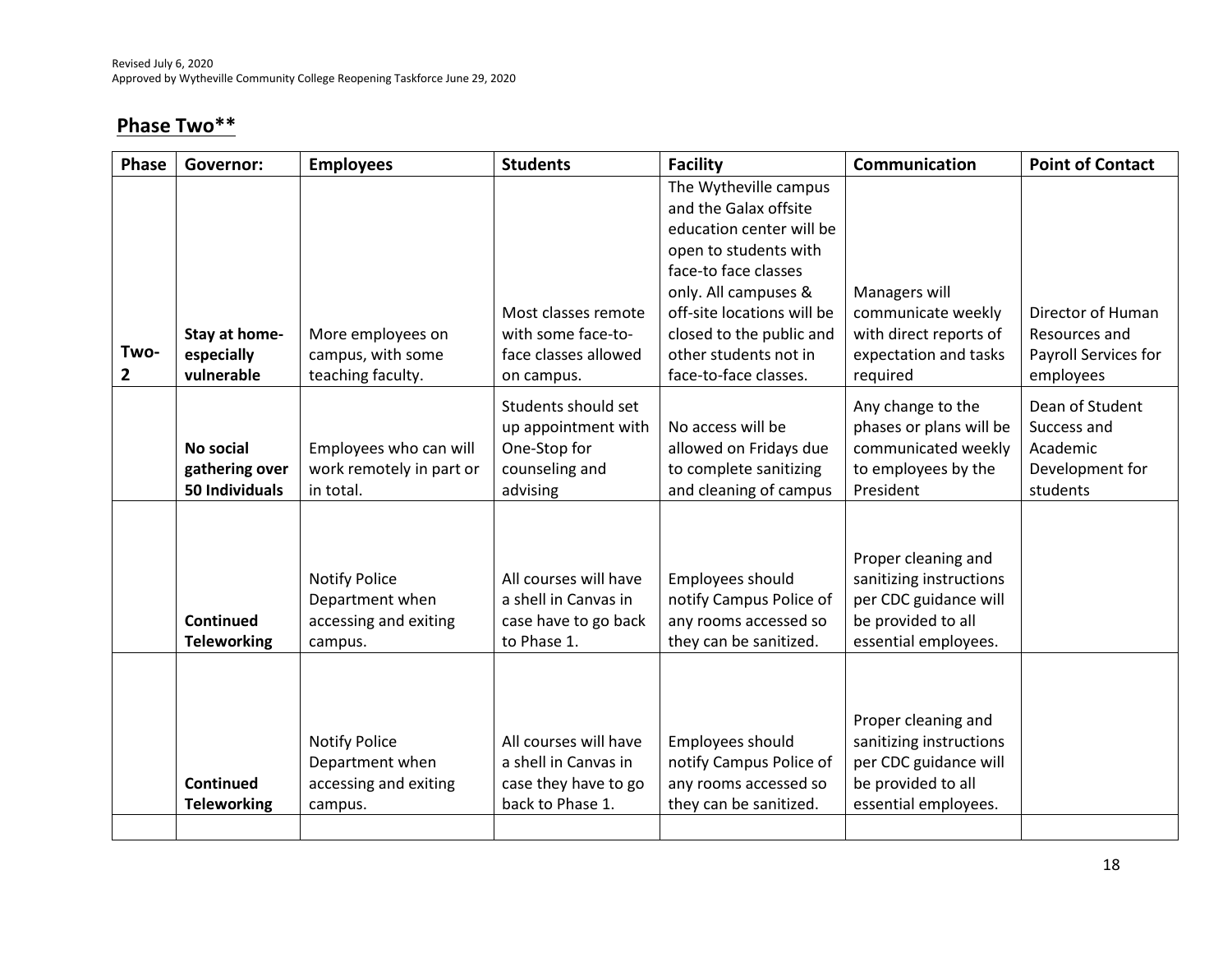| <b>Phase</b> | Governor:                                                      | <b>Employees</b>                                                                                           | <b>Students</b>                                                                                                                                                  | <b>Facility</b>                                                                                                                                                            | Communication                                                                                                                                     | <b>Point of Contact</b> |
|--------------|----------------------------------------------------------------|------------------------------------------------------------------------------------------------------------|------------------------------------------------------------------------------------------------------------------------------------------------------------------|----------------------------------------------------------------------------------------------------------------------------------------------------------------------------|---------------------------------------------------------------------------------------------------------------------------------------------------|-------------------------|
|              | <b>Face Coverings</b><br>recommended<br>in public              | <b>Face Coverings required</b><br>when social distancing<br>cannot be maintained.<br>Required in hallways. | All exams and tests<br>will be offered only<br>remotely.                                                                                                         | Employees must use<br>proxy card to access<br>buildings.                                                                                                                   | Signs will be posted in<br>hallways and<br>bathrooms of steps to<br>prevent the spread of<br>the disease and<br>proper handwashing<br>techniques. |                         |
|              | <b>Further Easing</b><br><b>Business</b><br><b>Limitations</b> | Provide proper cleaning<br>and sanitation training<br>per CDC guidelines for all<br>employees on campus.   | New student<br>orientation will be<br>completed online<br>with COVID-19 as<br>part of training.                                                                  | Library will be closed<br>with Library services<br>offered online.                                                                                                         | Instructors will<br>communicate new<br>completion<br>expectation to<br>students.                                                                  |                         |
|              |                                                                | New employee new hire<br>orientation will be<br>completed online.<br>COVID-19 training<br>included.        | Tutoring will be<br>continued remotely.                                                                                                                          | Printing services will be<br>provided for students.<br>Times and dates will be<br>communicated to<br>students for pick up.                                                 |                                                                                                                                                   |                         |
|              |                                                                | All employees who work<br>on campus must sign the<br>Assumption of Risk Form                               | All students who<br>come to campus will<br>be trained in proper<br>cleaning and<br>sanitation and will be<br>required to sign the<br>assumption of risk<br>form. | All programs and<br>departments will have a<br>listing of protocols on<br>what will be required<br>for the area that will<br>include sanitation and<br>cleaning regularly. |                                                                                                                                                   |                         |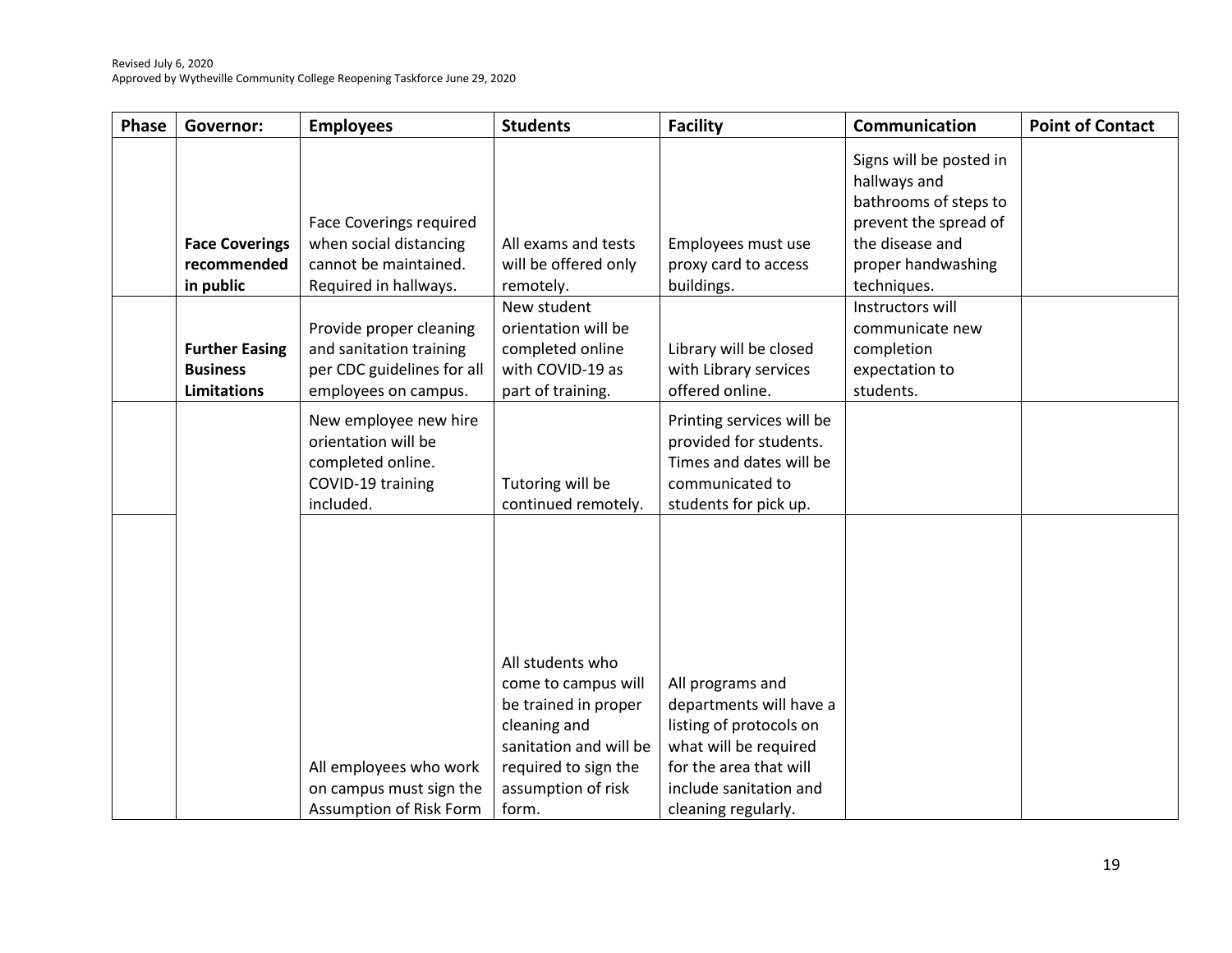## **Phase Three\*\***

| <b>Phase</b> | Governor:                               | <b>Employees</b>                                                                                 | <b>Students</b>                                                                                                       | <b>Facility</b>                                                                                                      | Communication                                                                                                                                  | <b>Point of Contact</b>  |
|--------------|-----------------------------------------|--------------------------------------------------------------------------------------------------|-----------------------------------------------------------------------------------------------------------------------|----------------------------------------------------------------------------------------------------------------------|------------------------------------------------------------------------------------------------------------------------------------------------|--------------------------|
| Three-       | Safer at home-<br>especially            | All employees can work<br>on campus as needed.<br>Managers may have<br>employees work            | Students allowed<br>back on campus for                                                                                | All WCC locations may<br>be open to the public<br>and students over a                                                | Any change to the<br>phases or plans will be<br>communicated weekly<br>to employees by the                                                     | <b>Direct Supervisor</b> |
| 3            | vulnerable                              | alternate shifts.                                                                                | services and classes.                                                                                                 | period of time.                                                                                                      | President<br>Any change to the                                                                                                                 | for employees            |
|              |                                         | Some employees may                                                                               | Students should set                                                                                                   | No access will be                                                                                                    | instruction or plan will<br>be communicated<br>weekly by text, alert,<br>and email to students                                                 | Dean of Student          |
|              |                                         | still work remotely with                                                                         | up appointment with                                                                                                   | allowed on Fridays once                                                                                              | by the Dean of                                                                                                                                 | Success and              |
|              | <b>Continued</b>                        | approval from the                                                                                | One-Stop for                                                                                                          | a month due to                                                                                                       | <b>Student Success and</b>                                                                                                                     | Academic                 |
|              | <b>Social</b>                           | Manager with                                                                                     | counseling and                                                                                                        | complete sanitizing and                                                                                              | Academic                                                                                                                                       | Development for          |
|              | <b>Distancing</b>                       | consultation with HR.                                                                            | advising                                                                                                              | cleaning of campus                                                                                                   | Development.                                                                                                                                   | students                 |
|              | Capacity of<br>250 in<br>establishments | All employees will be<br>required to practice safe<br>handwashing and<br>cleaning of work areas. | All face-to-face<br>classes will still<br>continue cleaning<br>and disinfecting and<br>practice social<br>distancing. | Janitorial staff will clean<br>daily and sanitize areas<br>where employees may<br>have worked & high<br>touch areas. | Proper cleaning and<br>sanitizing instructions<br>per Center of Disease<br>Control guidance will<br>be provided to all<br>essential employees. |                          |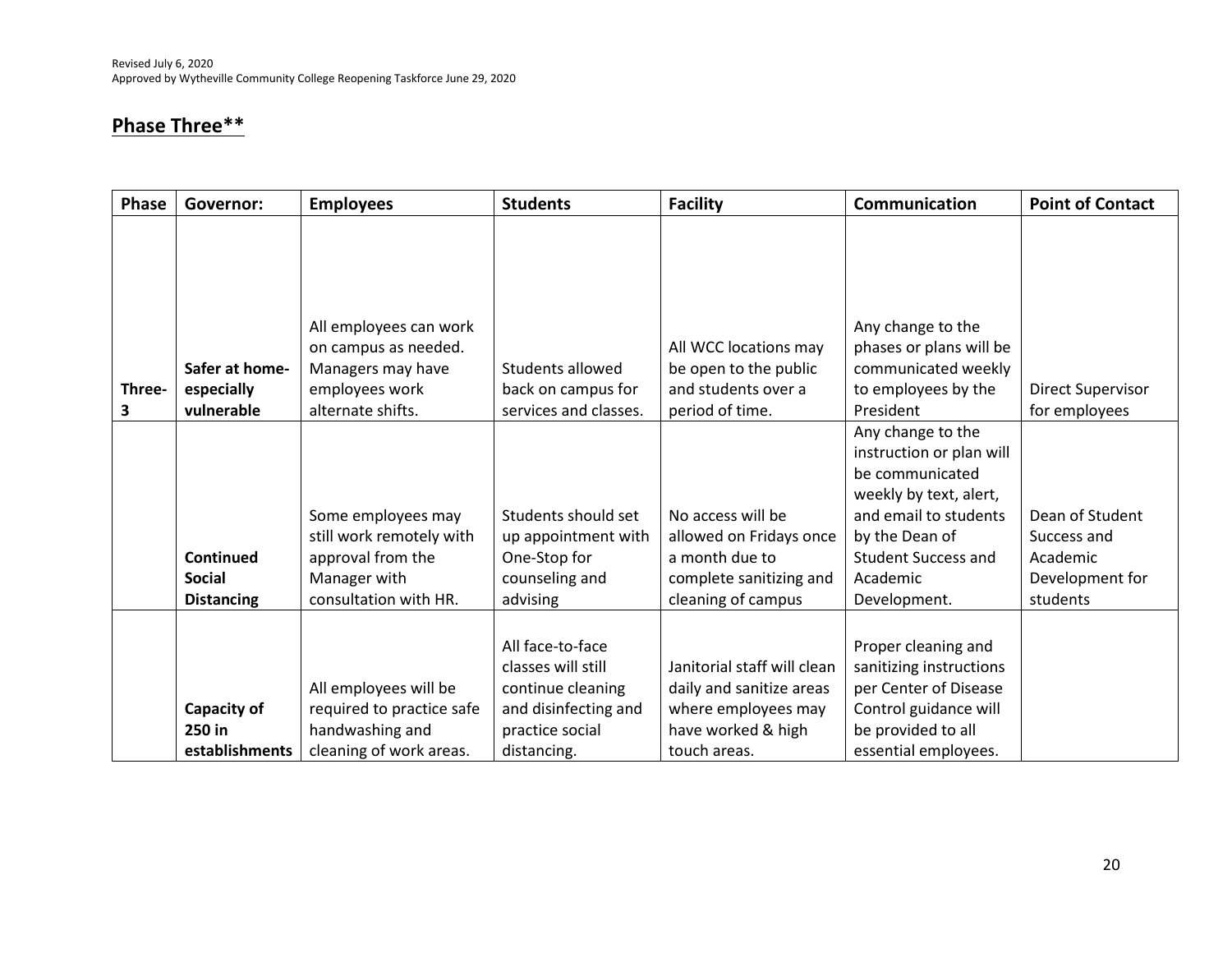| <b>Phase</b> | Governor:             | <b>Employees</b>          | <b>Students</b>     | <b>Facility</b>          | Communication | <b>Point of Contact</b> |
|--------------|-----------------------|---------------------------|---------------------|--------------------------|---------------|-------------------------|
|              |                       |                           |                     | Portable restrooms       |               |                         |
|              |                       |                           |                     | with hand-washing        |               |                         |
|              |                       |                           |                     | stations will be         |               |                         |
|              |                       |                           | Students will be    | provided to outdoor      |               |                         |
|              |                       |                           | required to self-   | face-to face programs    |               |                         |
|              |                       |                           | monitor for         | to limit inside bathroom |               |                         |
|              |                       | Employees will be         | temperature and     | usage. Janitorial will   |               |                         |
|              |                       | encouraged to stay at     | illness per VDH     | clean on regular         |               |                         |
|              |                       | home if sick.             | guidance.           | schedule.                |               |                         |
|              | <b>Further Easing</b> | Employees will be         | All students are    | Portable handwashing     |               |                         |
|              | <b>Business</b>       | required to self-monitor  | required to wear    | stations will be         |               |                         |
|              | Limitations           | for temperature and       | face covering while | provided for outdoor     |               |                         |
|              |                       | illness per VDH guidance. | on campus.          | programs.                |               |                         |
|              |                       |                           |                     |                          |               |                         |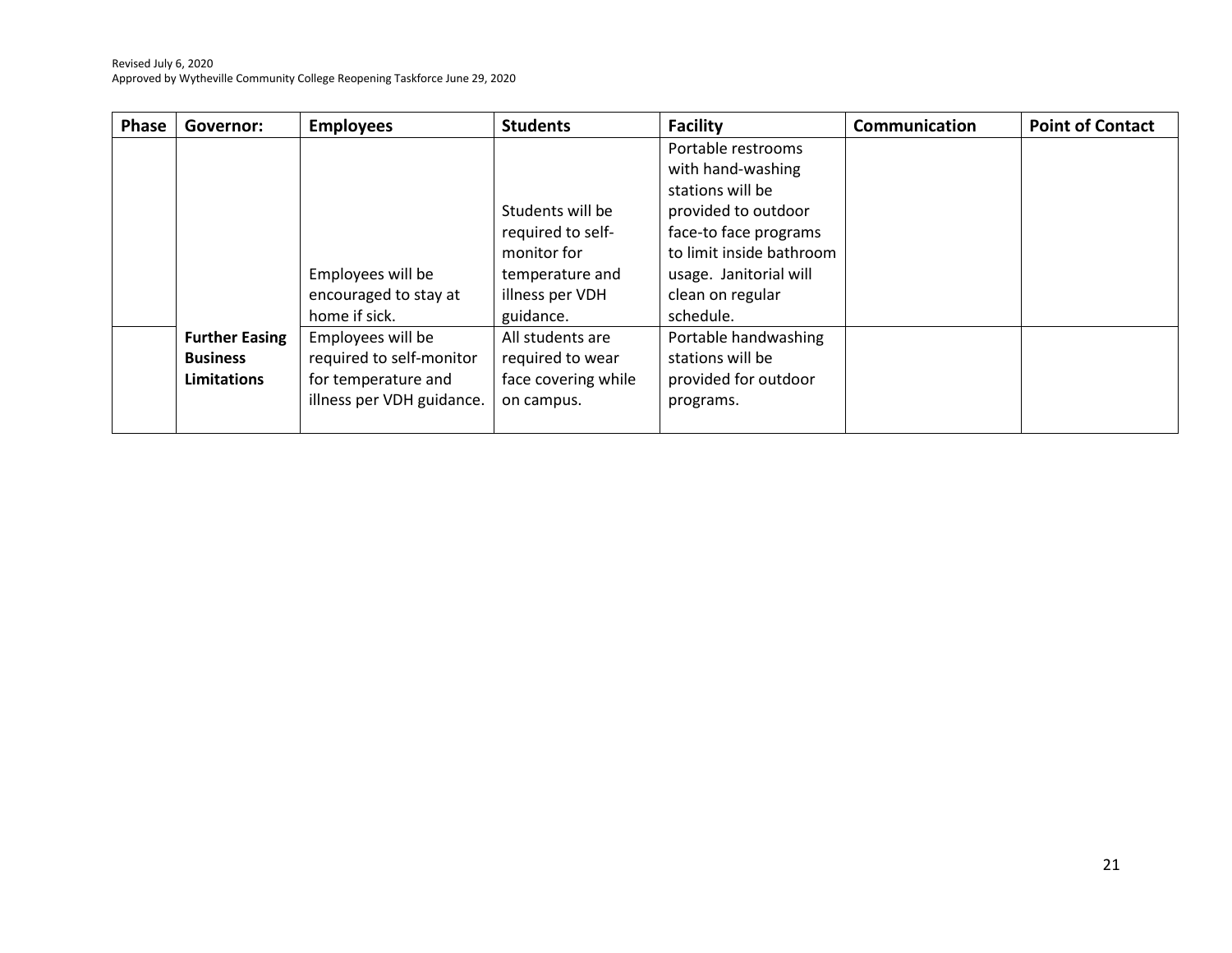### **Monitoring Health Conditions to Detect Infection**

1. Daily health screening - Students are required to participate in training in safe cleaning and prevention on the first day of class. Students will then sign an Assumption of Risk form that discloses that they understand that there are risks in attending face-to-face classes. Students are also required to log-in each day verifying that they are not ill, have not been exposed to COVID-19 to their knowledge, and to state they understand and will abide by the protocols established by the Program. Students who refuse to comply with protocols will be handled as a student conduct issue by the Dean of Student Success and Academic Development and will be asked to leave campus immediately unless the student is granted a reasonable accommodation. The student will not be allowed back on campus until he/she agrees to follow all college protocols. Employees will be required to sign an assumption of risk form at the beginning of the semester. The form includes disciplinary action that will be taken if an employee fails to follow protocols established by the college.

Students who have a health risk or who become ill will be provided an alternate online option to complete all courses that can be completed at home. Students in health programs that require clinical hours or students that require hands-on training will be offered an "Incomplete" and instructors will work with the student on a schedule to complete the class.

Students and employees are required to self-monitor their health each day and use guidance from the CDC and VDH to determine if their condition could be COVID-19 related. All students and employees are asked to not report to campus when ill and to contact the supervisor or instructor for alternate work arrangements

2. Campus level syndromic surveillance - Students and employees are asked to self-monitor for temperatures by following guidelines established by the Virginia Department of Health. Employees and students will be provided information on COVIDCheck on the VDH website. <https://www.vdh.virginia.gov/coronavirus/covidcheck/>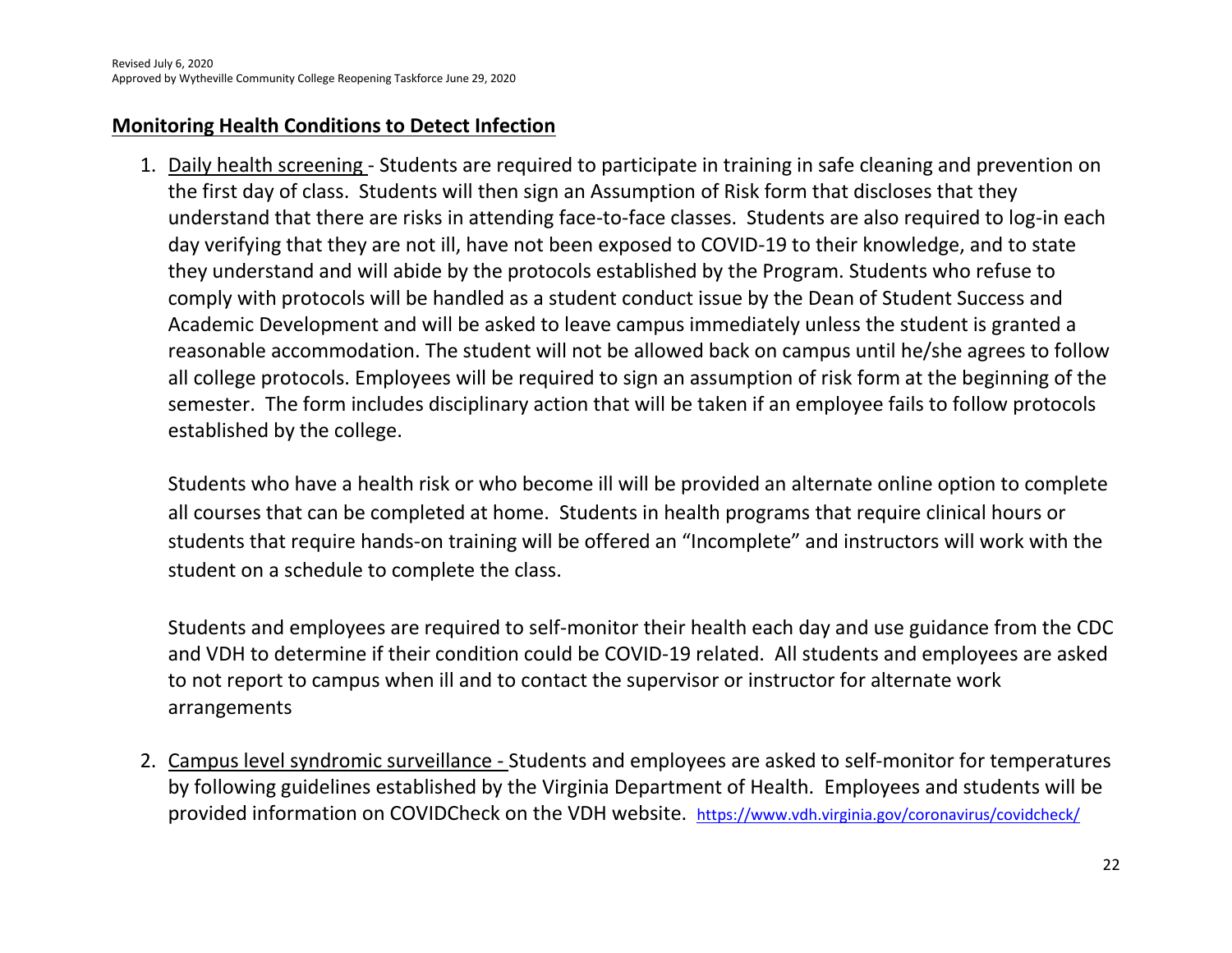While the college has not implemented a temperature check for employees or students, certain health programs must follow program accrediting guidelines and do check students for elevated temperatures and other signs of illness.

Testing strategy - Wytheville Community College's testing strategy will include testing of all students and employees who could have been exposed to someone with a positive case. If the positive person was in a class, the class will be reverted to remote learning, the building will be closed and sanitized after a 24-hour period as recommended by the Centers for Disease Control, and all students and the instructor will be required to self-isolate for 14 days. All employees who report that they could have been exposed- whether on campus or outside of campus-- are required to test as soon as possible if symptomatic and within 5-7 days if asymptomatic. A note verifying a negative case for employees is required to be submitted to Human Resources if possible prior to accessing the campus or off-site location. A note verifying a negative case for students is required to be submitted to the Dean of Student Success and Academic Development prior to accessing the campus or off-site location. Any student or employee who has a positive test will need to present a note from a healthcare provider that they are able to return after the 14 day isolation period. Any student or employee who receives a negative test can return to the campus or off-site location after the 14 day isolation period once documentation is presented.

Any student or employee who has symptoms or who may have been exposed to the disease while on campus or any off-site location will be referred to their respective health department or their health care provider by the Director of Human Resources and Payroll Services for employees and the Dean of Student Success and Academic Development for students. Faculty will be directed to refer students to the Dean of Student Success and Academic Development. The Dean of Student Success and Academic Development should be notified as soon as symptomatic students are identified or exposure is expected. Employees will be directed to report to their supervisor and the Director of Human Resources and Payroll Services should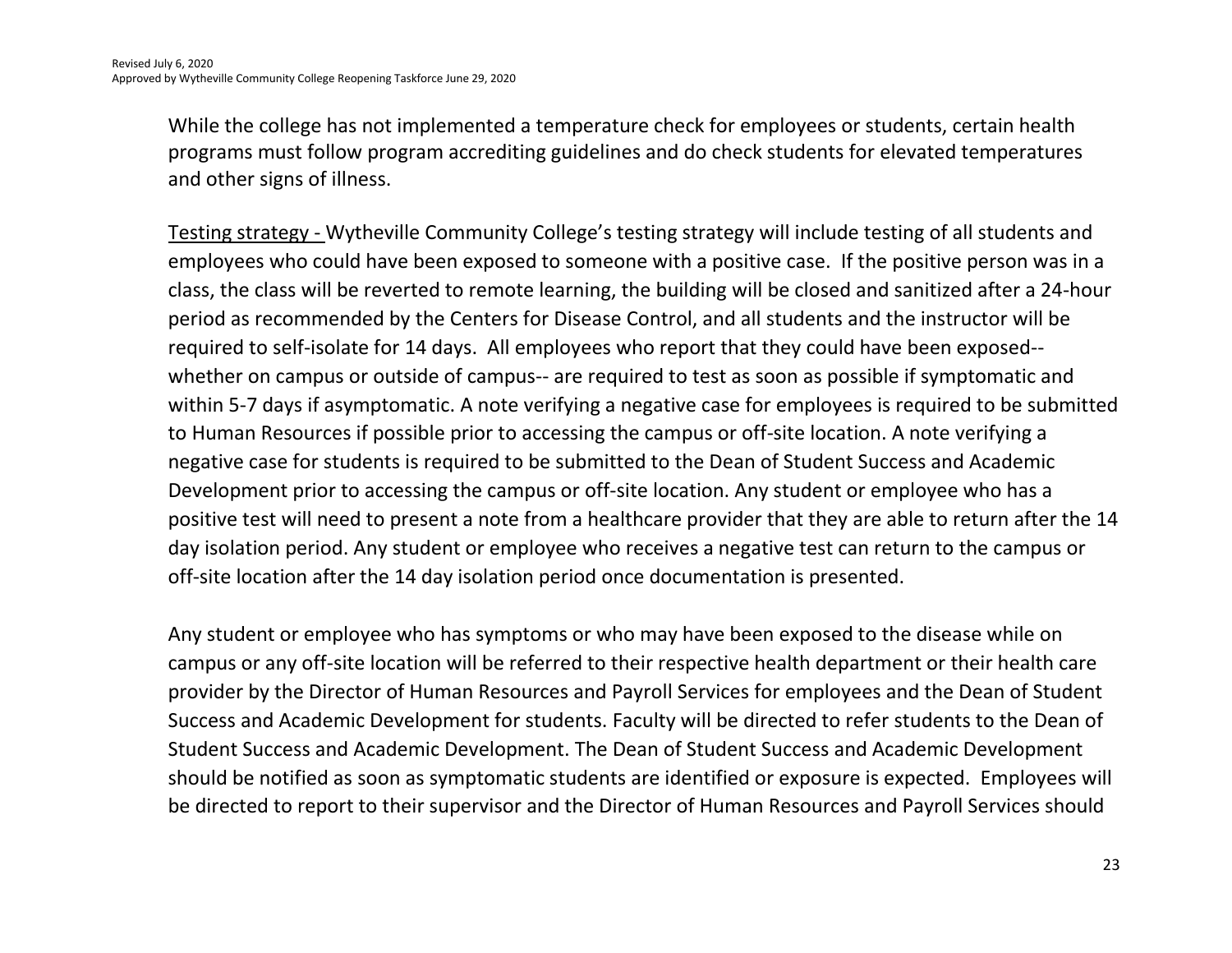they be symptomatic or expect that they have been exposed. The WCC Reopening Taskforce will be notified of the possible case(s) but no personal information will be provided*.* The employee or student will be required to self-isolate away from the campus.

### **Containment to Prevent Spread of the Disease when Detected**

- **1.** Partnership with VDH Wytheville Community College will work with VDH by identifying positive cases, and helping with contact tracing by finding out who employees or students may have come into contact with. Employees and students will be encouraged to provide information to the Department of Health so those with possible exposures can be notified and to help stop transmission from increasing.
- 2. Quarantining and isolating Any student or employee who has tested positive or been exposed to a positive case of COVID-19 will be required to self-isolate for at least 14 days from exposure. Wytheville Community College will work with the Virginia Department of Health and will implement any guidance provided. The employee will be provided leave or will be provided tasks that can be completed remotely. Students will be provided assignments that can be completed remotely if possible. Instructors will be flexible to help students complete as circumstances permit. Employees or students will be required to have a note from a healthcare provider that they can return to work or college.
- 3. Campus outbreak management If a student or employee tests positive, WCC will take immediate steps to close the areas where the individual has been and to conduct contact tracing so that anyone who has potentially been exposed can be notified. All contacts who test positive for COVID-19 will be directed to self-quarantine for the required 14 days. Any student or employee who has been in contact with a positive case must also be required to self-quarantine for 14 days. Students and employees should test on the 14th day after self-isolation if symptomatic.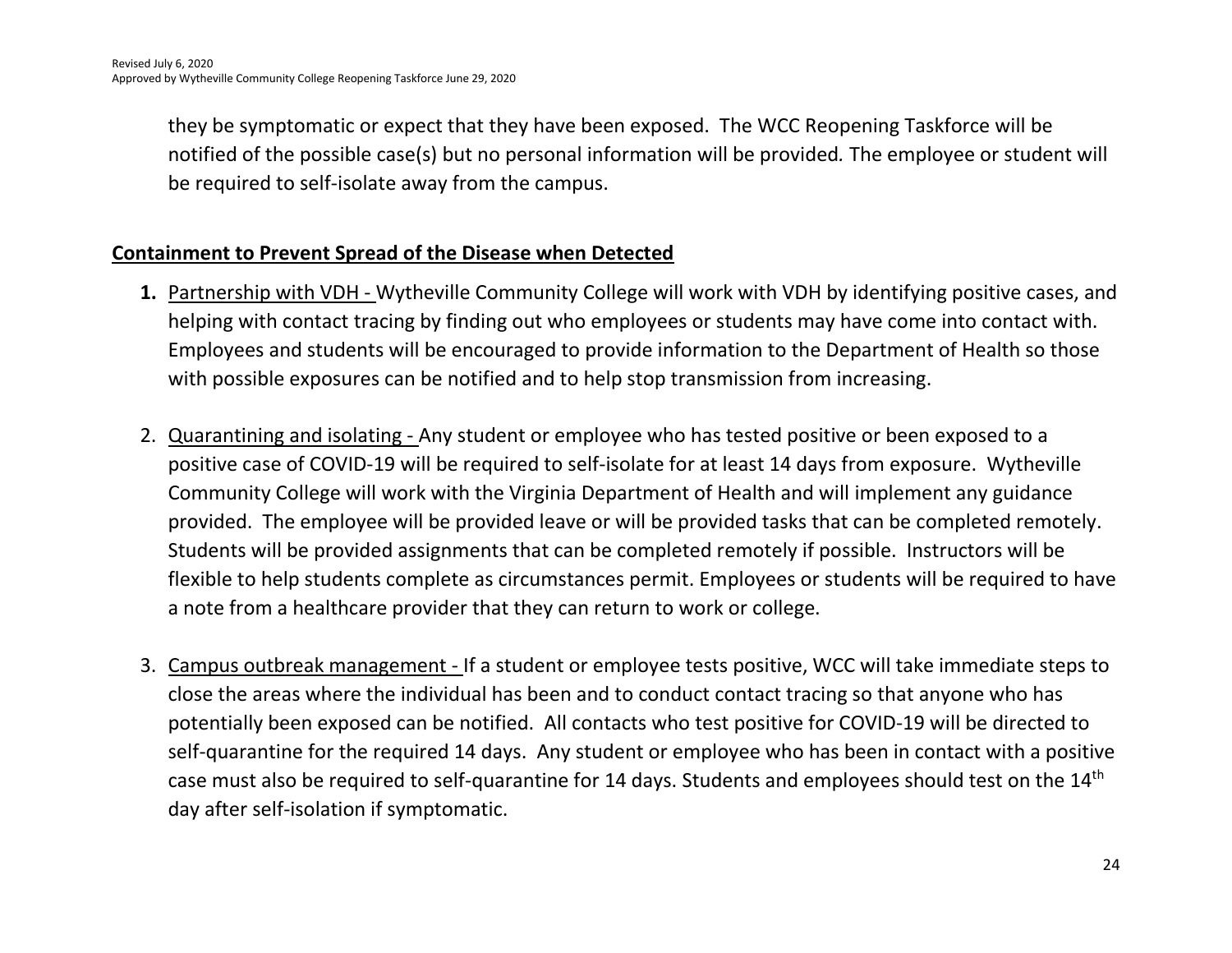Per the outlined plan for restricting access to campus facilities by program area need, the college will close those areas where the student or employee has been and immediately have those areas sanitized. In most cases, this will involve the closure of individual levels of buildings. However, if it is determined that the affected student or employee has been in other areas of the campus, the entire building will be closed and sanitized.

In the event that there are multiple cases across campus or one of the off-site locations, the college will close the campus or off-site location. Because of the distance between the Wytheville campus and the offsite locations at the Crossroads Institute in Galax and the Summit Center in Marion, it is possible that only one of these locations may be closed in the event of an outbreak.

4. Partnerships with local health systems - Wytheville Community has identified health systems that can provide care for employees and students. WCC will continue to monitor the Pandemic situation and seek to identify additional health resources for all service regions of the college. These will be communicated to employees and students regularly.

#### **Shutdown Considerations if Necessitated by Severe Conditions and/or Public Health Guidance**

1. Campus dismissals or shutdowns - Wytheville Community College will shut down all or part of the college under the following conditions: Governor's order, outbreak on campus in certain program or area, outbreak in multiple parts of the college, sharp rise in cases in the service area, and on advice from VDH or other government agency. If a program or the entire college shuts down, classes will revert to remote learning and employees will work remotely. The college has the following plans for each area of the college: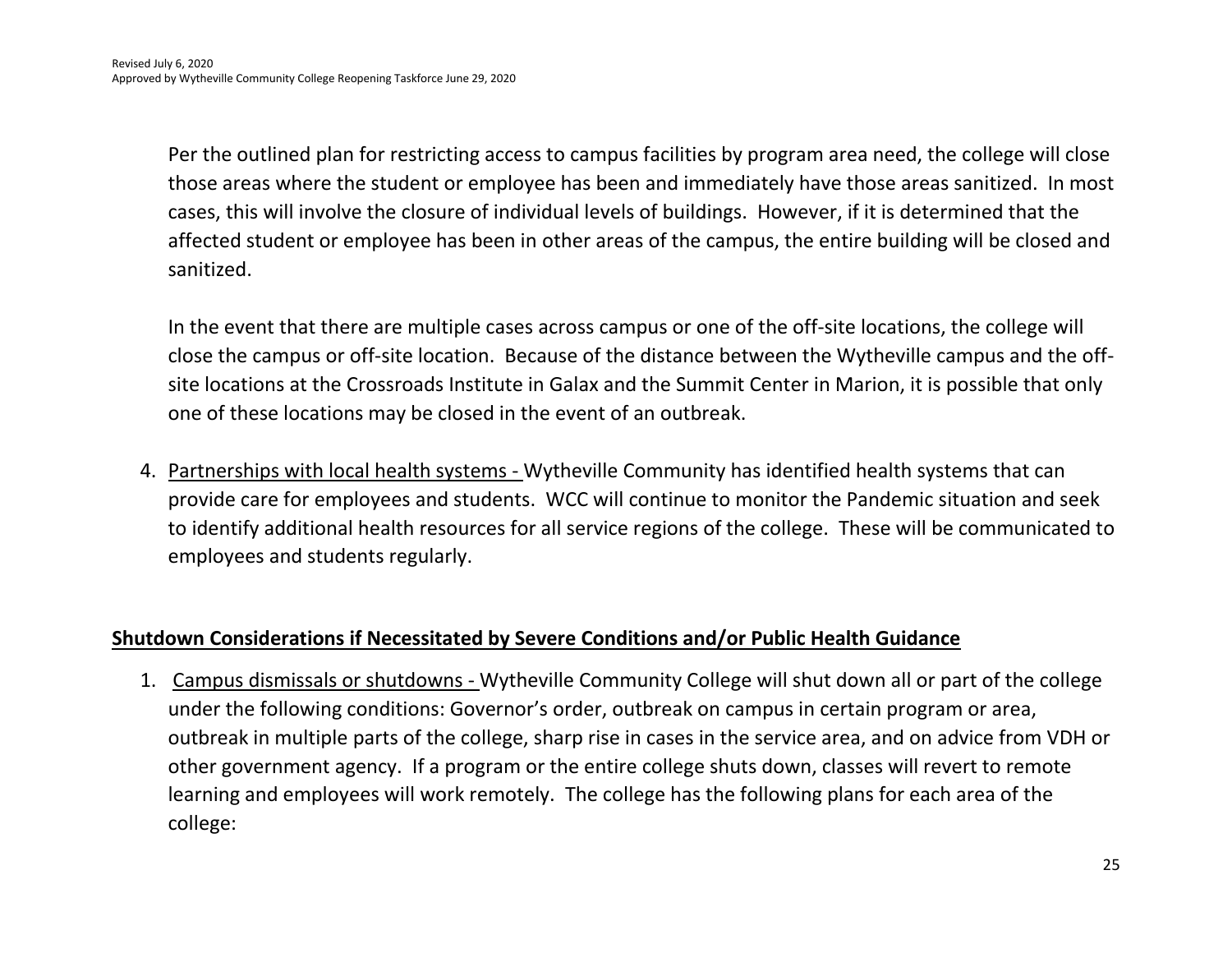- a. Main Campus Wytheville-The entire campus will shut down for at least 14 days if there are multiple positive COVID-19 cases in different areas of the college. The entire campus will be sanitized after 24 hours per CDC guidelines. If a positive case is only in one area of the main campus, only that building and program will shut down for at least 14 days and the building will be sanitized after 24 hours from exposure per CDC guidelines.
- b. Summit Center in Marion-The Summit Center will be closed during the fall 2020 semester.
- c. Crossroads Center in Galax-If a positive case is identified in multiple parts of the college's leased space at the Crossroads Institute, the entire WCC area will shut down for at least 14 days and the building space that is leased will be sanitized after 24 hours per CDC guidelines. If a positive case is identified in only one program, the program will shut down and the area that holds the program will be sanitized after 24 hours per CDC guidelines.
- 2. Reduced campus activity with severe conditions or public health directives or guidance If severe conditions in the service region or guidance from the Virginia Department of Health or other health officials requires the college to shut down, all instruction will transition to remote learning and employees will be required to work remotely to perform the business of the college. Only essential employees will be on campus to ensure the safety and maintenance of the college.
- 3. Considerations for returning home- Wytheville Community College only has students who commute from home and do not live on campus. The college will regularly communicate with students and employees to provide information.
- 4. Communication plan for dismissals or shutdowns The communication plan for dismissals/shutdowns will use email, text, social media, alerts, and the Canvas learning management system to ensure all students receive timely communication of any change to the college schedule or operation. The Dean of Student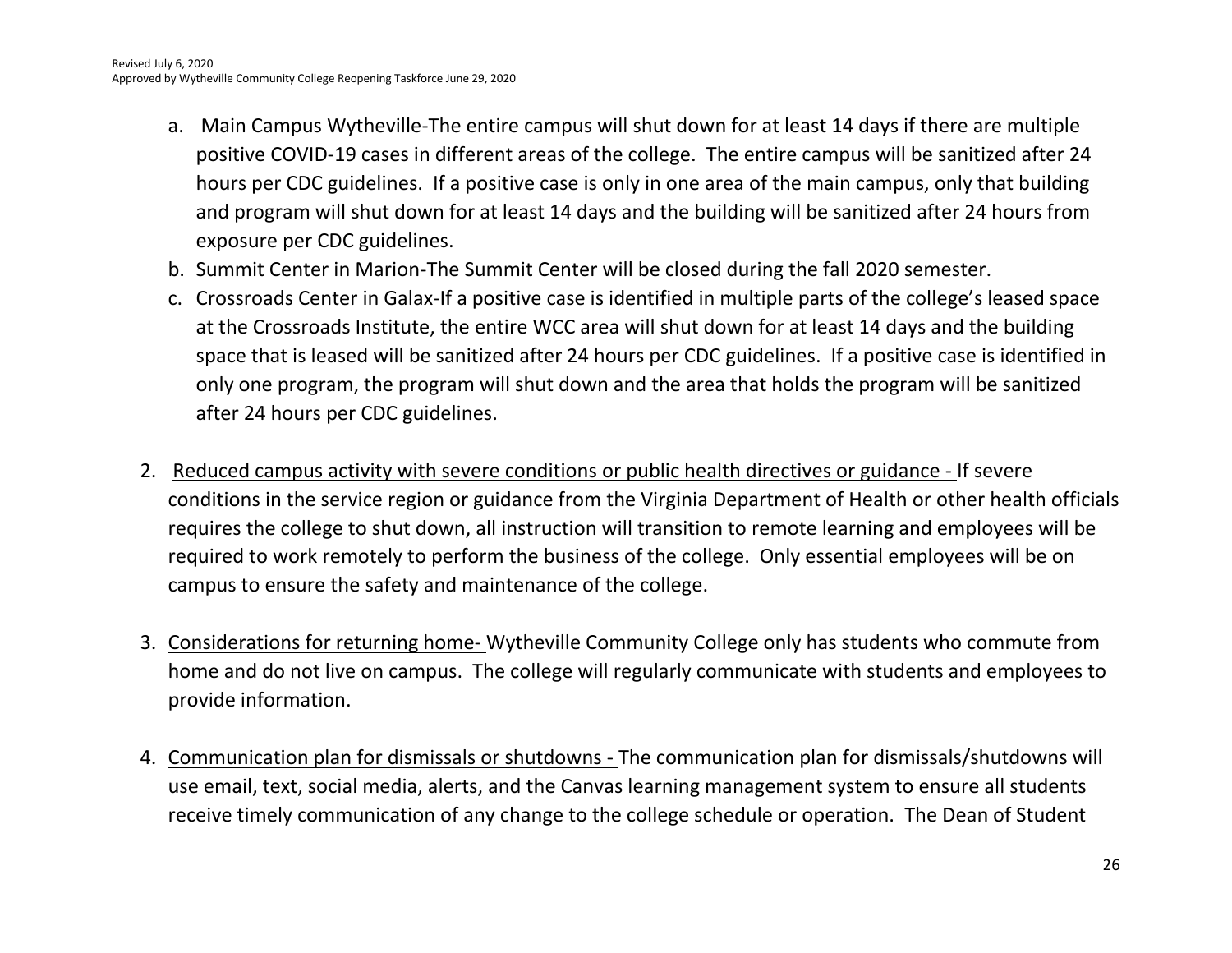Success will alert students to any change in instruction method. Instructors will communicate with all students of new instruction plans. The President of the college will communicate with employees by email of any change to the college schedule or operation. All communication will clearly explain why the college is shutting down and managers will work with direct reports to assign tasks and duties.

**Other Considerations-** The following have been implemented at WCC:

- a. Safety shields have been installed on high traffic area desks;
- b. Sneeze guard/ barriers have been installed in the Dental Lab;
- c. Hand sanitizing stations have been installed in all buildings;
- d. Classrooms have been configured to allow social distancing for instructors and students;
- e. Empty buildings are checked daily for leaks, plumbing issues, and electrical issues;
- f. HVAC needs are reviewed daily. Filters are changed on a regular schedule;
- g. Restrooms with multiple sinks and stalls have been taped off every other one to allow social distancing;
- h. Communication between maintenance and Deans occur regularly for class needs;
- i. Signage has been put on elevators and hallways, and stairways indicating one way down and up;
- j. Signage has been placed on doors and in hallways of buildings with information on preventing the spread of disease and proper cleaning;
- k. Fire extinguishers and life safety systems are checked on a regular schedule; and
- l. Portable restrooms have been placed outside for outside programs;

#### **Summary**

WCC will continue to monitor conditions and follow state mandates and guidance provided by the CDC and VDH, and this plan will be updated as necessary. Therefore, all information provided in this document is subject to change as needed.